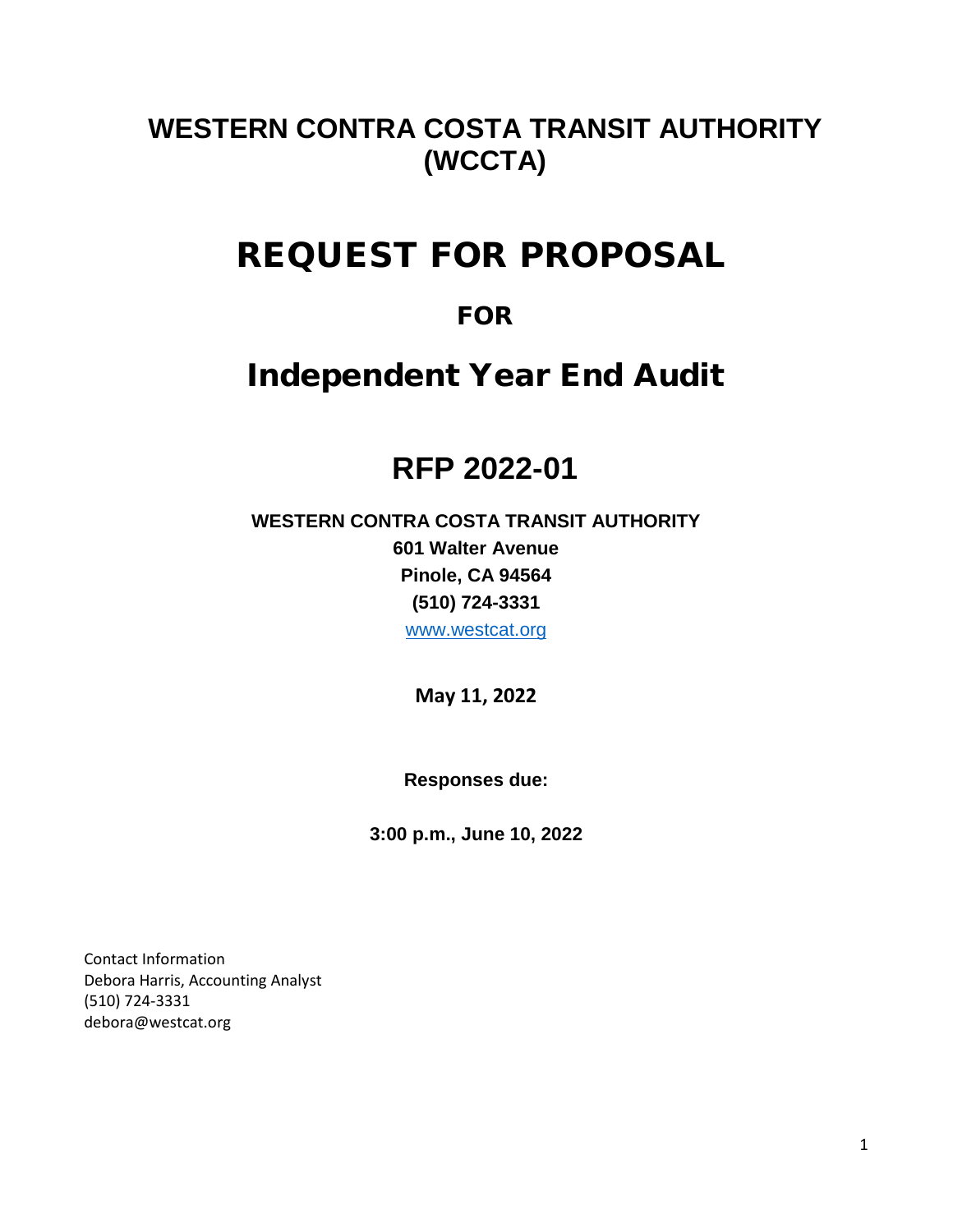# Table of Contents

Attachments:

Appendix A: Standard Short Form Contract

Appendix B: 49 CFR PART 20--CERTIFICATION REGARDING LOBBYING

Appendix C: Price Proposal Form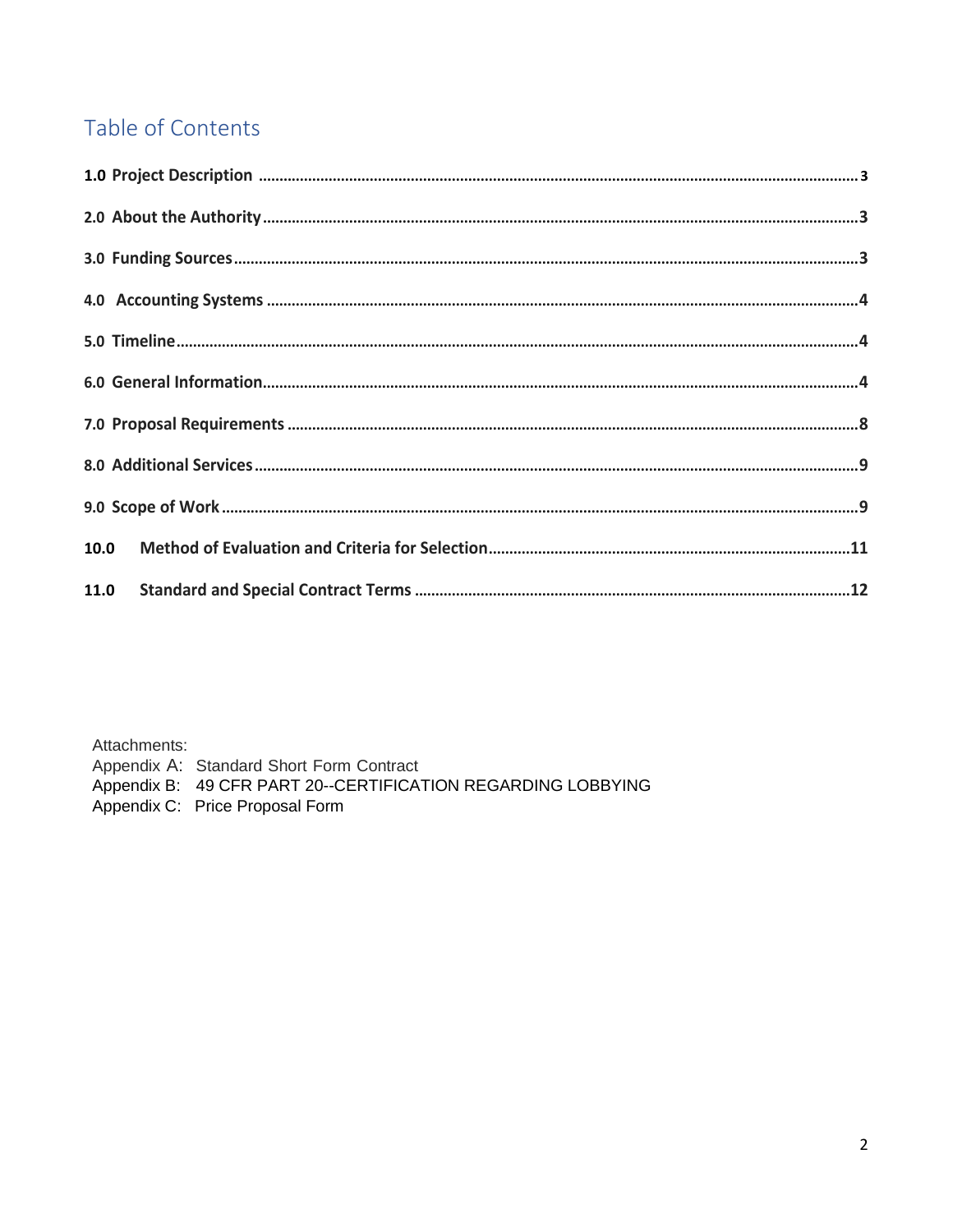# **1.0 Project Description**

The Western Contra Costa Transit Authority (WCCTA) is soliciting proposals from California licensed auditing firms or individuals (referred to as "Auditor", "Proposer'', or "Contractor'') to provide financial auditing services, including WCCTA's Independent Audit for fiscal years ending June 30 of 2022, and June 30 of 2023, with an option for three (3) one-year extensions covering the years ending on June 30 of 2024, 2025 and 2026, provided that changes in the terms and conditions of each one (1) year extension are mutually agreed upon by both parties. These audits are to be performed in accordance with U.S. generally accepted auditing standards and the U.S. Office of Management and Budget (OMB) (2 CFR part 200, subpart F), Audits of State and Local Governments and Non-Profit Organizations.

Audits for subject years must be completed by September 30 of each year (90 days from the close of the fiscal year).

# **2.0 About the Authority**

## **Overview**

The Western Contra Costa Transit Authority ("WCCTA" or the "Authority") was formed in September of 1977 under the provisions of the California Joint Exercise of Powers Act, Government Code Sections 6500 et. seq. and represents the cities of Pinole, Hercules, and the unincorporated communities of Montalvin Manor, Bayview, Tara Hills, Rodeo, Crockett and Port Costa. WCCTA is governed by a seven member Board of Directors composed of two elected officials from each city's City Council and three members appointed by the Contra Costa County Board of Supervisors. WCCTA is responsible for provision of public transit service within an approximately 20 square mile service area.

## Location

The WCCTA service area is located Western Contra Costa County approximately 20 miles northeast of San Francisco. It is primarily a suburban residential area with several shopping centers and limited commercial/industrial development. Current population of the area is approximately 68,000 people.

## Service Operations

WCCTA operates local and express fixed route bus service (WestCAT), Transbay bus service (Lynx), and paratransit service (Dial-A-Ride) for seniors and persons with disabilities. The Dial-A-Ride is currently offered beyond ADA required service levels to include anyone 65 years of age or older, regardless of ADA eligibility status. WCCTA also operates Transbay bus service (the Lynx) between Hercules and San Francisco.

# **3.0 Funding Sources**

WCCTA receives grants and allocations from a variety of federal, state, and local sources for both its operating and capital needs. WCCTA is both a direct grant recipient (Contra Costa County "Measure J",) and a recipient of funding allocations administered by the Metropolitan Transportation Commission (MTC) and CalTrans, including Transportation Development Act Article 4.0 and 4.5, Federal Urbanized Area Capital Formula funds, Federal, Coronavirus Response and Relief Supplemental Appropriations Act, Federal American Recovery Plan Act, State of Good Repair funds, Low Carbon Transit Operations Program funds and Regional Measure 2 and 3 Bridge Toll revenues. Due to the different sources of WCCTA's funding the auditor may be required to obtain data from multiple agencies in the performance of the audit. The selected proposer must have knowledge of the specific audit requirements of each of these revenue sources, and prepare the final audit in compliance with these requirements.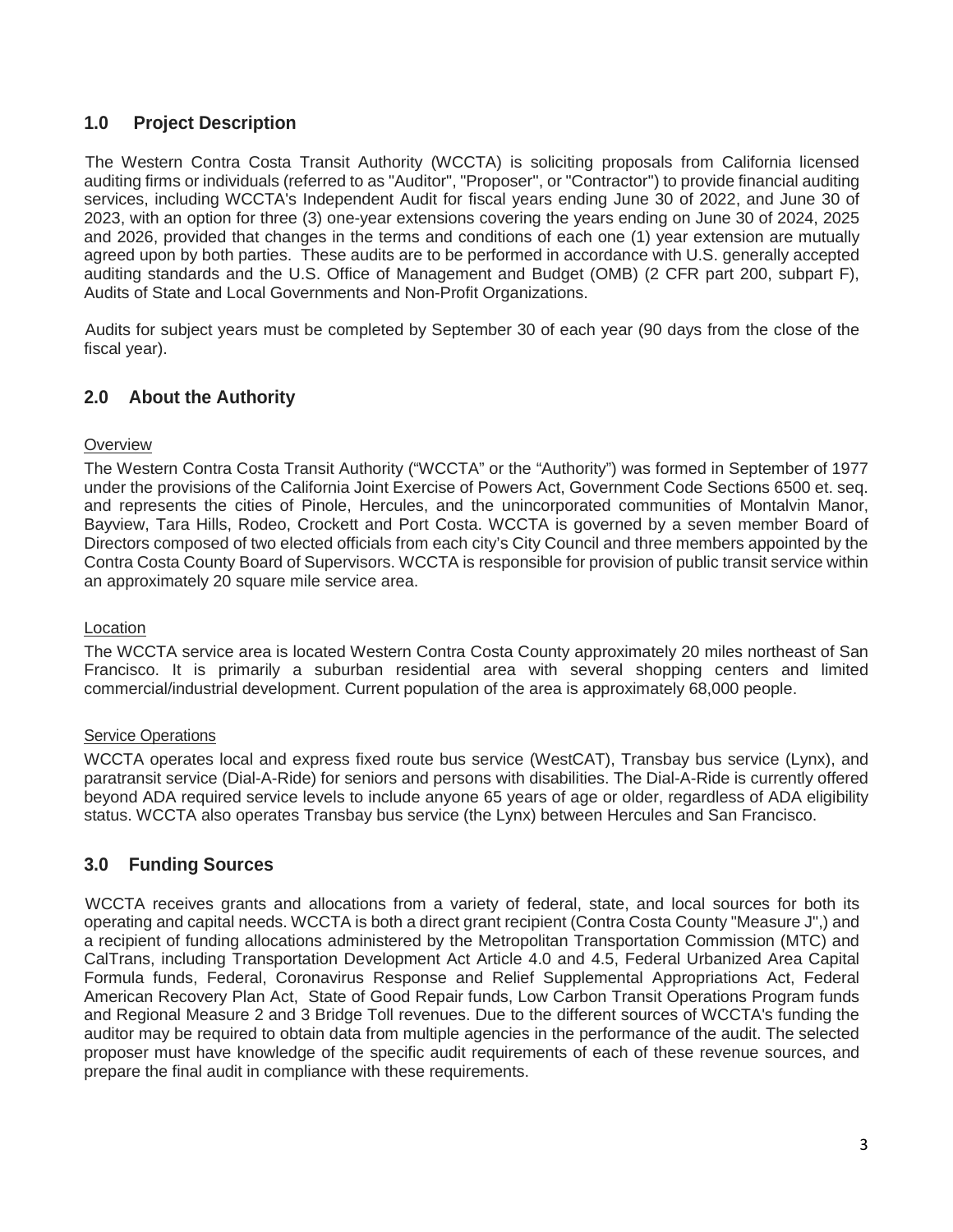# **4.0 Accounting Systems**

The financial activities of WCCTA are accounted for under the accrual basis of accounting. WCCTA currently maintains its accounting records in Sage 50 accounting software; payroll is processed by Heartland Payroll (an outside service). Fixed Assets are maintained in an Excel spreadsheet.

On January 3, 2022, WCCTA hired a full-time Accounting Analyst, after the previous Accounting Clerk of 14 years resigned at the end of October 2021. Also, for approximately 37 years, WCCTA utilized an outside financial accountant for the preparation of its financial statements. WCCTA's outside accountant retired on September 19, 2021. On October 1, 2021, WCCTA appointed a member of its senior management staff to the position of Chief Financial Officer. Both the Accounting Analyst and Chief Financial Officer positions are new job classifications at WCCTA.

Authority staff will be available to:

- Support the auditor by providing any necessary information or data.
- Prepare all trial balances, detail supporting schedules (e.g., accounts receivable and accounts payable listings, fixed assets, etc.), reconciliations of significant accounts, and other schedules as reasonably expected for the audit.

Past audit and current budget reports are available upon written request to WCCTA, 601 Walter Avenue, Pinole, CA 94564, or email request to [debora@westcat.org](mailto:debora@westcat.org) .

| Event:                                                             | <b>Date</b>          |
|--------------------------------------------------------------------|----------------------|
| Request for Proposals issued by WCCTA                              | May 11, 2022         |
| Pre-Proposal Conference (Optional)                                 | May 16, 2022         |
| Deadline for receipt of written questions and requests for addenda | May 23, 2022         |
| WCCTA responses and/or addenda issued                              | May 26, 2022         |
| Proposals due - 3:00 p.m. PST                                      | June 10, 2022        |
| <b>WCCTA reviews proposals</b>                                     | June 13, 2022        |
| <b>WCCTA holds interviews if needed</b>                            | Uune 16-17, 2022     |
| Letters to respondents                                             | June 20, 2022        |
| Appeals process deadline                                           | June 27, 2022        |
| Approval of contract by WCCTA Board                                | <b>July 14, 2022</b> |

# **5.0 Timeline**

# **6.0 General Information**

## **6.1. Pre-Proposal Conference**

This project shall include the furnishing of all labor and services outlined in the Scope of Work section of the Request for Proposal (RFP). A Pre-Proposal Conference will be held via Zoom, on May 16, 2022, at 10:00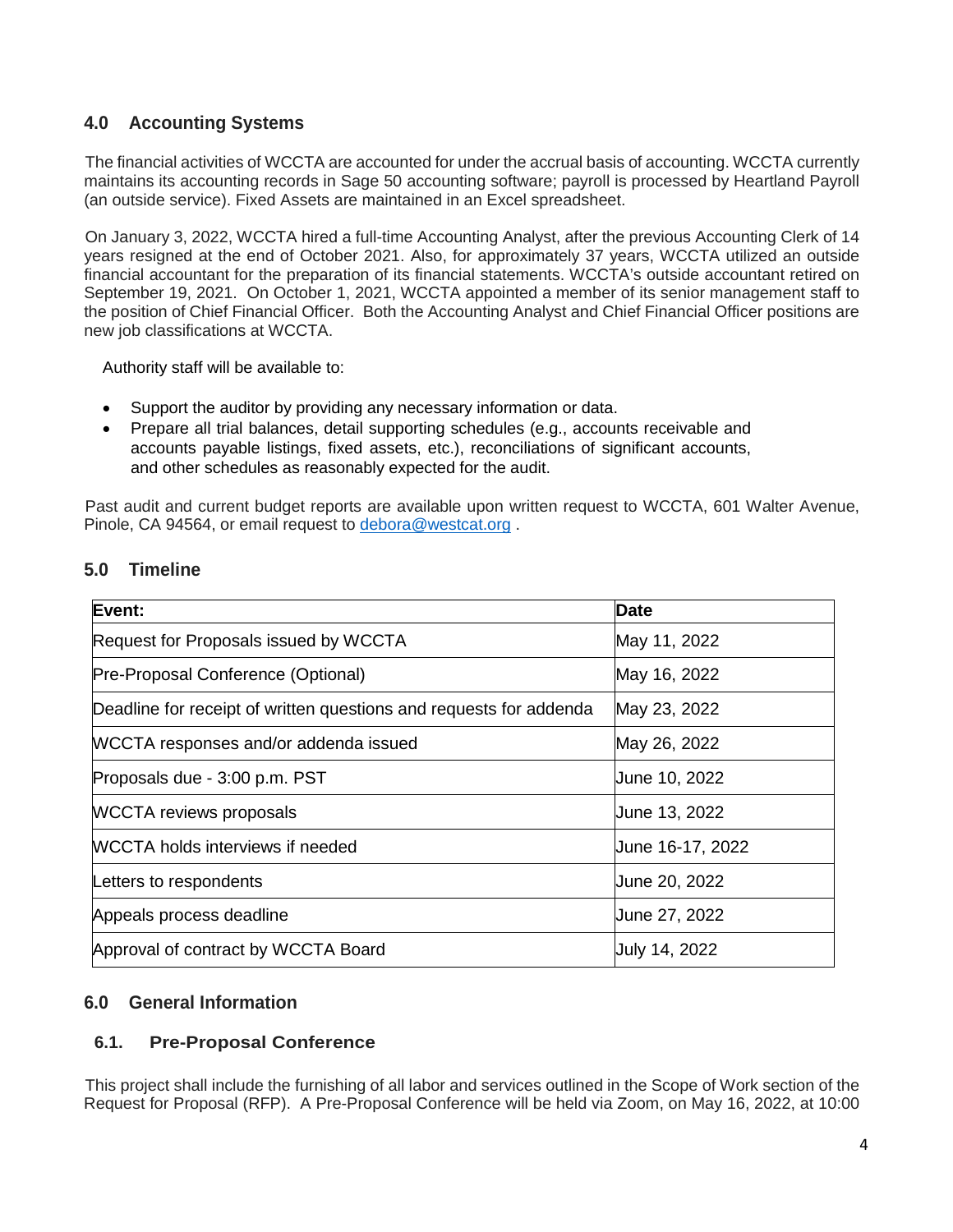AM PST. Prospective Proposers are highly encouraged to attend this meeting, but attendance is not required.

# **6.2. Submissionof Proposals**

One (1) bound and one (1) unbound original copy of the proposal, **or** an \*electronic copy of the original proposal (with return reciept required) in the form specified in this RFP must be received by WCCTA at its offices at the address below, directed as set forth above by 3:00 PM PST, on June 10, 2022. Proposals in response to this RFP shall be considered received at the time actually received by the addressee listed below or designated agent. Proposals received after the specified date and time shall be considered late and shall not be considered for evaluation. Late proposals shall be returned to the sender unopened. Proposers should note that WCCTA's normal business hours are from 8:00 AM to 5:00 PM, Monday through Friday.

All proposals and other communications must be addressed, as follows:

Yvonne Morrow, Chief Financial Officer Western Contra Costa Transit Authority [yvonne@westcat.org](mailto:yvonne@westcat.org)  601 Walter Avenue Pinole, CA 94564 P: (510) 724-3331 F: (510) 724-5551

\*Acceptable electronic versions of the proposals are; Microsoft Word and/or Excel, and Adobe Acrobat .pdf.

# **6.3. Inquiries and Due Date**

A proposer may submit to WCCTA a written request for an interpretation or clarification of, or any addenda to, this RFP. Any such request must be received by WCCTA no later than May 23, 2022. The request must be submitted in writing (including by facsimile (510) 724-5551) to the WCCTA contact or by email at [debora@westcat.org.](mailto:debora@westcat.org) WCCTA's responses to questions will be mailed to interested proposers and posted to [www.westcat.org](http://www.westcat.org/) by May 26, 2022.

WCCTA is not bound by any oral interpretations, clarifications, or changes made to this RFP by any WCCTA representative. Any clarification or change to the RFP must be provided in writing pursuant to this Section.

## **6.4. Addendum**

WCCTA reserves the right to make modifications or addenda to this RFP. If WCCTA determines it is appropriate to revise any portion of this RFP, either at the request of a proposer or upon WCCTA's own initiative, WCCTA will issue, and make available to all prospective proposers who have identified themselves to WCCTA, a written addendum setting forth this revision. Addenda will also be available on WCCTA's website. It is the responsibility of the proposer to ensure that they have received all addenda. Proposers shall acknowledge receipt of addenda by written notice accompanying their proposal submission. Where addenda require changes in the work to be performed under the Contract, the date set for receipt of proposals may be postponed by such number of days as WCCTA determines are appropriate in order to enable prospective proposers to revise proposals.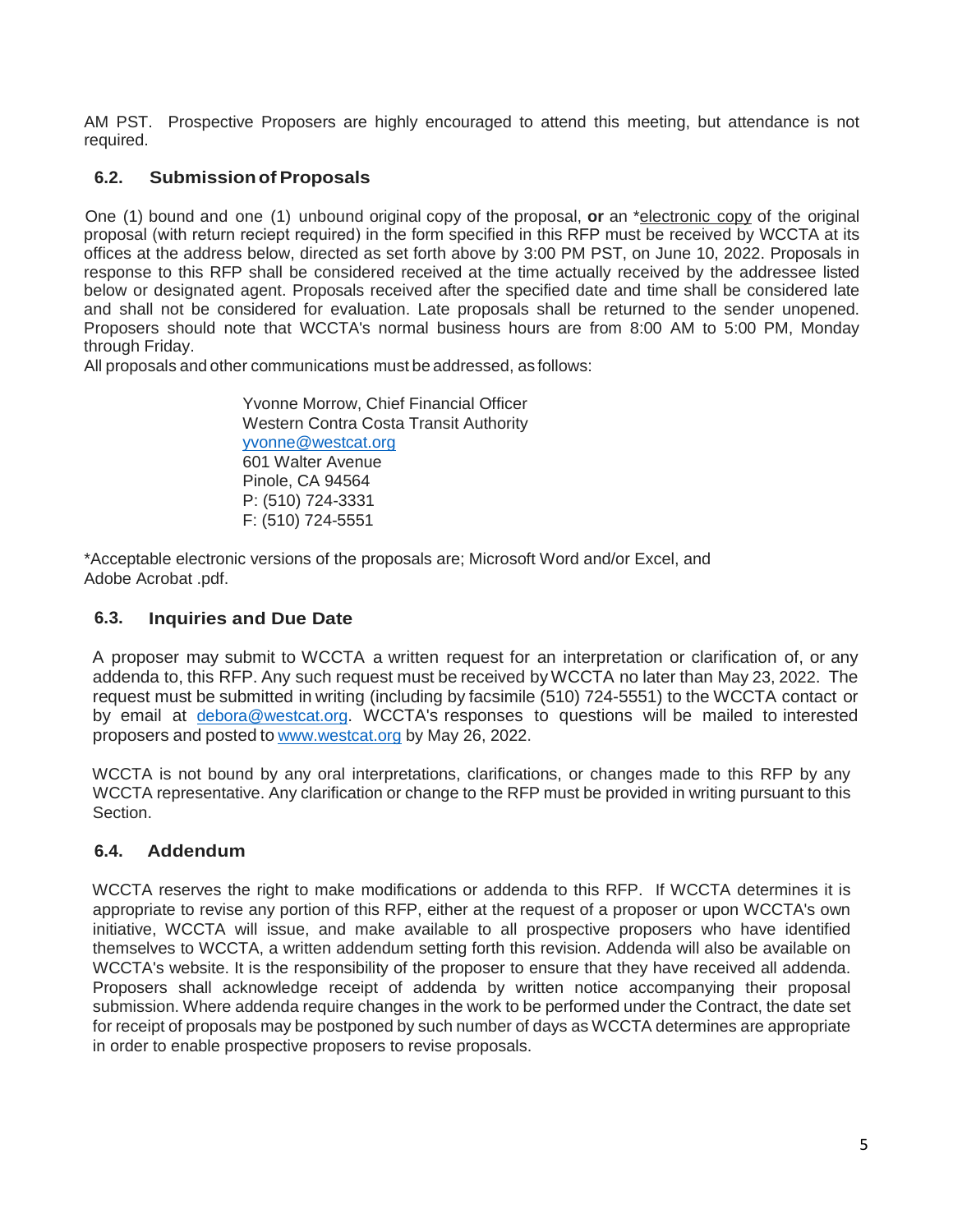# **6.5. Protest Procedures**

WCCTA Bid Protest Procedures are available on request and have been developed to provide the sole remedy for supplier protests that cannot be informally resolved.

The procedures and time limits set forth in these procedures are mandatory and are the interested party's sole and exclusive remedy in the event of a protest. The interested party's failure to comply with these procedures shall constitute a waiver of any right to further pursue the protest, including, but not limited to, filing a Government Code Claim or legal proceedings. An interested party may not rely on a protest submitted by another interested party, but must timely pursue its own protest.

# **6.6. Restrictions on Lobbying and Contacts**

## Restrictions on Lobbying and Contacts with WCCTA's Board of Directors

During the period beginning on the date of the issuance of this RFP and ending on the date of the award of the contract, no person (or entity) submitting a proposal in response to this RFP, nor any officer, employee, representative, agent, or contractor representing such a person (or entity) shall contact through any means or engage in any discussion regarding this RFP, the evaluation or selection process, or the award of the contract with any member of the WCCTA Board of Directors or his or her staff. Any such contact shall be grounds for the disqualification of the proposer.

## Restrictions on Lobbying and Contacts with WCCTA Staff

During the period beginning on the date of the issuance of this RFP and ending on the date of the award of the contract, each person or entity described in the subsection above shall limit his or her communication with WCCTA staff to the written clarification and amendment process described. During such period, any such person or entity is precluded from having any communications regarding this RFP, the evaluation or selection process, or the award of the contract with a member of the WCCTA Evaluation Committee, other than communications initiated by such member during interviews or discussions. Any such unauthorized communication shall be grounds for the disqualification of the proposer.

# **6.7. Ownership of Proposals**

The proposals received become the exclusive property of WCCTA. At such time as a contract award is approved by the WCCTA Board of Directors, all proposals submitted in response to this RFP shall become a matter of public record and shall be regarded as public records, with the exception of those elements of each proposal which are trade secrets as that term is defined in California Government Code 6254.7 and which are so marked as "TRADE SECRET," "CONFIDENTIAL" or "PROPRIETARY." WCCTA shall not in any way be liable or responsible for the disclosure of any such records or portions thereof, including, without limitation, those so marked if disclosure is deemed required by law or by an order of a court. Proposals that indiscriminately identify all or most of the proposal as exempt from disclosure without justification may be found technically unacceptable.

## **6.8. Procurement Guidelines**

## Costs Incurred by Proposer

Any costs incurred by proposers in responding to this Request for Proposals shall be the proposer's sole expense and will not be reimbursed by WCCTA.

### Cancellation of Procurement

WCCTA reserves the right in its discretion to cancel this Request for Proposals in whole or in part.

### Proposal Rejection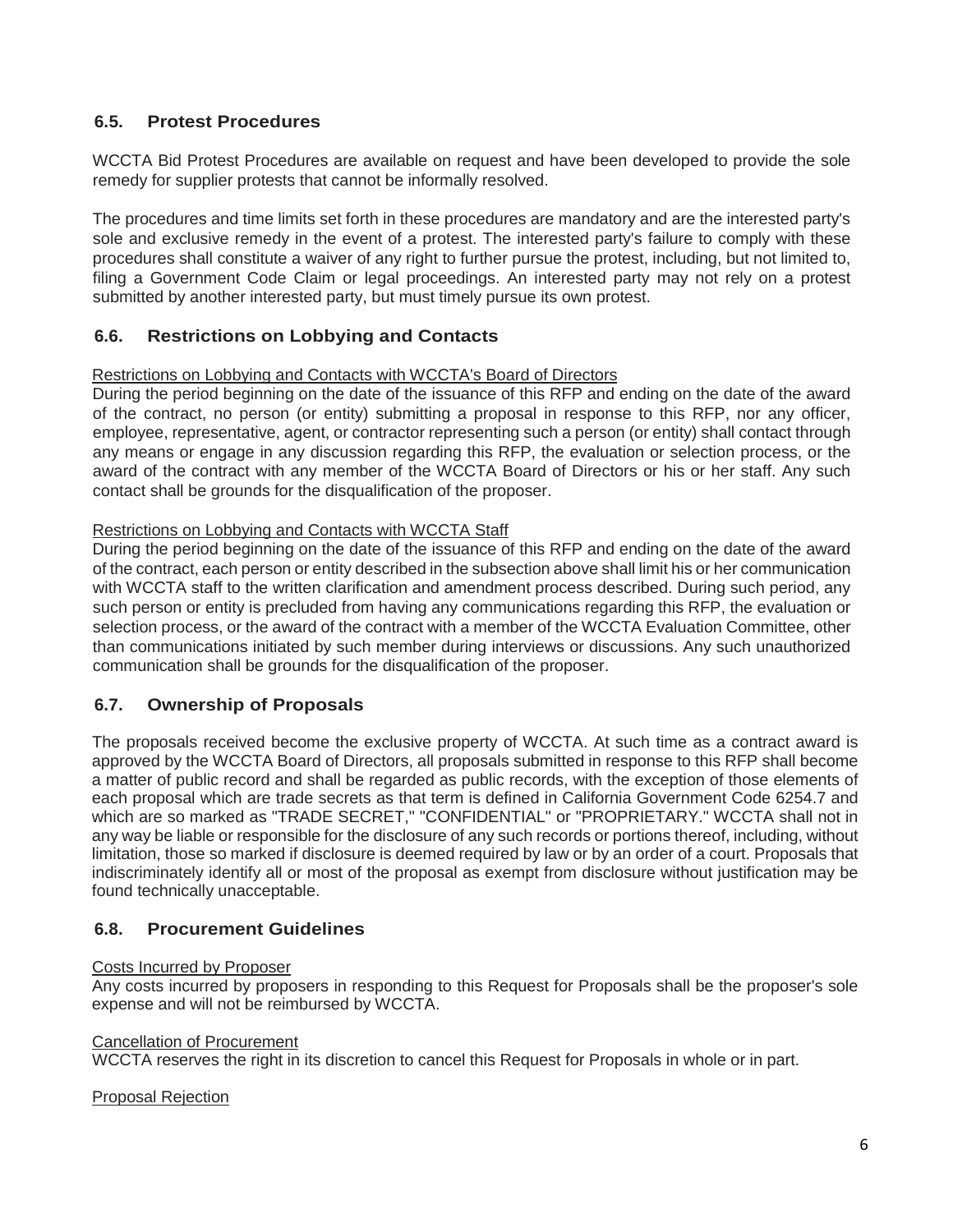WCCTA reserves the right in its discretion to accept or reject any and all proposals submitted in response to the RFP, or refuse to enter into any contract resulting from any proposal submitted, without expense to WCCTA.

## Proposal Withdrawal

The proposer's authorized representative may, prior to the date and time set as the deadline for receipt of proposals, modify or withdraw a proposal in person, in writing, or by facsimile (510) 724-5551 to the WCCTA contact person listed in Section 6.2. Submission of Proposals. If proposals are modified or withdrawn in person, the authorized representative shall make his or her identity known and shall sign a receipt for the proposal. Written or facsimile notices shall be received in WCCTA's offices, 601 Walter Avenue, Pinole, CA 94564, no later than the date scheduled as the proposal receipt deadline. After the proposal receipt deadline, proposals may not be withdrawn for one hundred twenty (120) calendar days.

### Acceptance of Proposals

- (a) Each proposal shall be submitted with the understanding that it is subject to the evaluation procedure set forth in Section 10.0 Method of Evaluation and Criteria for Selection, and to negotiation at the option of WCCTA
- (b) WCCTA reserves the right to accept or reject any and all proposals, or any item or part thereof, or to waive any informalities or irregularities in proposals or proposal procedures
- (c) WCCTA reserves the right to withdraw or cancel this RFP at any time without prior notice and the Authority makes no representations that any contract will be awarded to any Proposer responding to this RFP
- (d) WCCTA reserves the right to modify the solicitation schedule and to postpone proposal openings for its own convenience
- (e) WCCTA reserves the right to request additional information to clarify any proposals
- (f) Upon acceptance in writing by WCCTA of the final offer to furnish any and all of the services described herein, the parties shall promptly execute the final contract documents
- (g) The written contract shall bind the proposer to furnish and deliver the services specified at the price proposed and in accordance with the conditions of said accepted proposal and this Request for Proposals, as negotiated

### Notice of Informal Solicitation

Notwithstanding any other provision of this RFP, all proposers are hereby specifically advised that this RFP is an informal solicitation for proposals only, and is not intended and is not to be construed as an offer to enter into an agreement or engage in any formal competitive bidding or negotiation pursuant to any statute, ordinance, rule or regulation.

### Method of Response

Responses to the RFP shall be made according to the specifications and instructions contained herein. Failure to adhere to instructions may be cause for rejection of any proposal.

### **Acceptance of Terms and Conditions**

Proposers understand and agree that submission of a proposal will constitute acknowledgment and acceptance of, and a willingness to comply with, all the terms, conditions, and criteria contained in this RFP, except as otherwise specified in the proposal. Any and all parts of the submitted proposal may become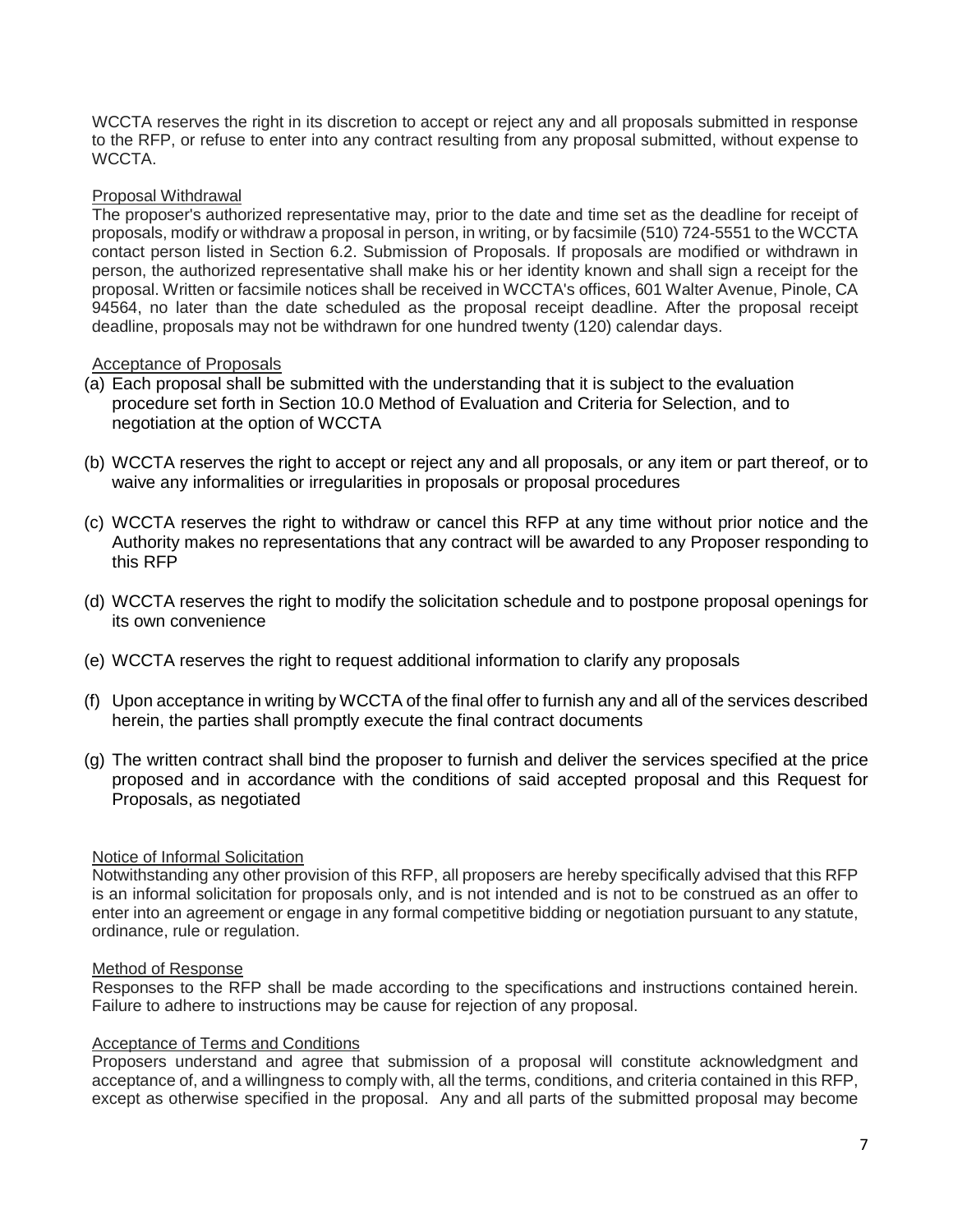part of any subsequent contract between the selected Contractor and WCCTA.

## False. Incomplete. or Unresponsive Statements

False, incomplete, or unresponsive statements in connection with a proposal may be sufficient cause for rejection of the proposal. The evaluation and determination of the fulfillment of the above requirement will be WCCTA's responsibility and its judgment shall be final.

## Clear and Concise Proposal

Proposals shall provide a straightforward, concise delineation of the proposer's capability to satisfy the requirements of this Request for Proposals (RFP). Each proposal shall be submitted in the requested format and provide all pertinent information, including but not limited to information relating to capability, experience, financial resources, management structure, key personnel, and other information as specified in Section 7.0 Proposal Requirements and otherwise required in this RFP. A duly authorized officer of the company shall sign each proposal in ink.

## Equal Employment Opportunity

"Contractor will be required to comply with all applicable Equal Employment Opportunity laws and regulations."

## Disadvantaged Business Enterprises (DBE)

WCCTA hereby notifies all bidders that it will affirmatively ensure that in regard to any contract entered into pursuant to its advertisement, Disadvantaged Business Enterprises (DBE) will be afforded full opportunity to submit proposals in response to this invitation and will not be discriminated against on the grounds of race, gender, color, or national origin in consideration for an award.

## Ineligible Bidders

All bidders will be required to certify that they are not on the Comptroller General's List of Ineligible Contractors. WCCTA reserves the right to reject any proposal if the contractor fails to comply.

# **7.0 Proposal Requirements**

Proposers shall provide a written proposal that includes the required elements set forth in this Section. Each section of the Proposal as described herein shall be segregated to identify the item being addressed in the Proposal. A Proposal may be rejected and not reviewed by WCCTA if it modifies or fails to conform to each of the requirements set forth in this Section.

### Cover Letter

Each proposer shall submit a maximum two-page letter providing pertinent information on the firm and its qualifications (size, experience, organization, philosophy) This letter should include the name and address of the organization submitting the proposal; whether the organization is an individual, partnership, corporation or joint venture; and the name, address and telephone number of the contact person who will be authorized to make representations for the organization, and acknowledgment of addenda.

### Section 1: Project Understanding

Proposers shall describe their understanding of WCCTA and the audit services to be provided by the proposer in response to this RFP.

### Section 2: Proposer Experience

## *References*

Proposers shall submit a minimum of three references with contact information, description of work performed, and dates of service. Services provided to references should be similar in scope to those in this RFP. WCCTA reserves the right to contact any or all of the listed references regarding the audit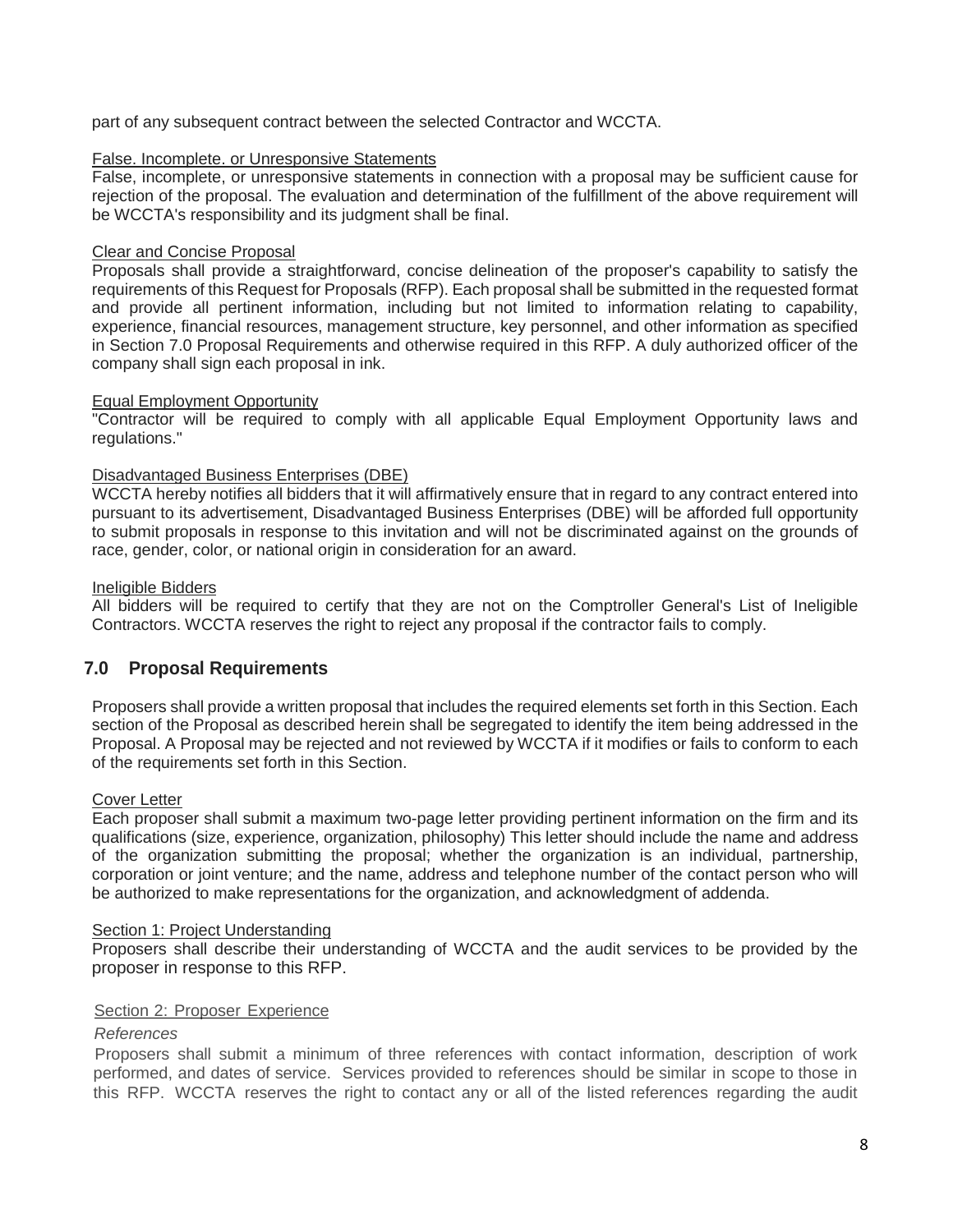services performed by the proposer.

### *Public Transit Experience*

Since WCCTA is a public transit agency with industry-specific funding sources and expenditures, proposers are required to have public transit experience along with experience dealing with federal, state, and local governments. Resumes of the staff members to be assigned to the WCCTA audit must include the following: position in the firm; years of experience; experience in the type of audit to be performed for WCCTA; educational background.

### Section 3: Audit Methodology

The proposal should set forth a work plan and timeline, including an explanation of the audit methodology to be followed, and the services to be performed as required in Section 9.0 Scope of Work of this request for proposals. Proposals should include, but not be limited to, the following:

- Type and extent of analytical procedures to be used in this audit
- Approach to be taken to gain and document an understanding of the agency's internal control structure
- Approach to be taken in determining the laws and regulations that will be subject to audit test work
- Detailed audit schedule from contract execution to completion of FY2022 audit
- Assurance that future year audits can be completed by September 30 of each year

### Section 4: Fee Proposal

Proposers are required to submit a fixed-cost proposal that incorporates all services outlined in Section 9.0 Scope of Work. The proposal should include a breakdown of the estimated time and rate by member of the audit team. The fee proposal shall separately detail costs for each year of the initial term. Additionally, the proposal shall include costs for each of the option years or shall propose a method for calculating costs for the option years (e.g. CPI). Additionally, the portion of each year's audit costs associated with performance of the Single Audit should be identified separately. These fees are additional charges to be added in years when WCCTA's federal expenditures exceed the single audit threshold (currently defined as \$750,000), and a single audit is required. All expense reimbursements will be charged against the total all-inclusive maximum price submitted in this proposal.

# **8.0 Additional Services**

The Auditor may be consulted occasionally as an information resource for non-auditing service during the period under contract, and may be asked to provide guidance on implementation of GASB requirements and specifics for Federal and State regulations. Please include an hourly rate(s) for these services in the fee proposal.

# **9.0 Scope of Work**

## General Requirements

The selected proposer will be expected to audit all revenues and expenditures of WCCTA in accordance with auditing standards generally accepted in the United States of America and Government Auditing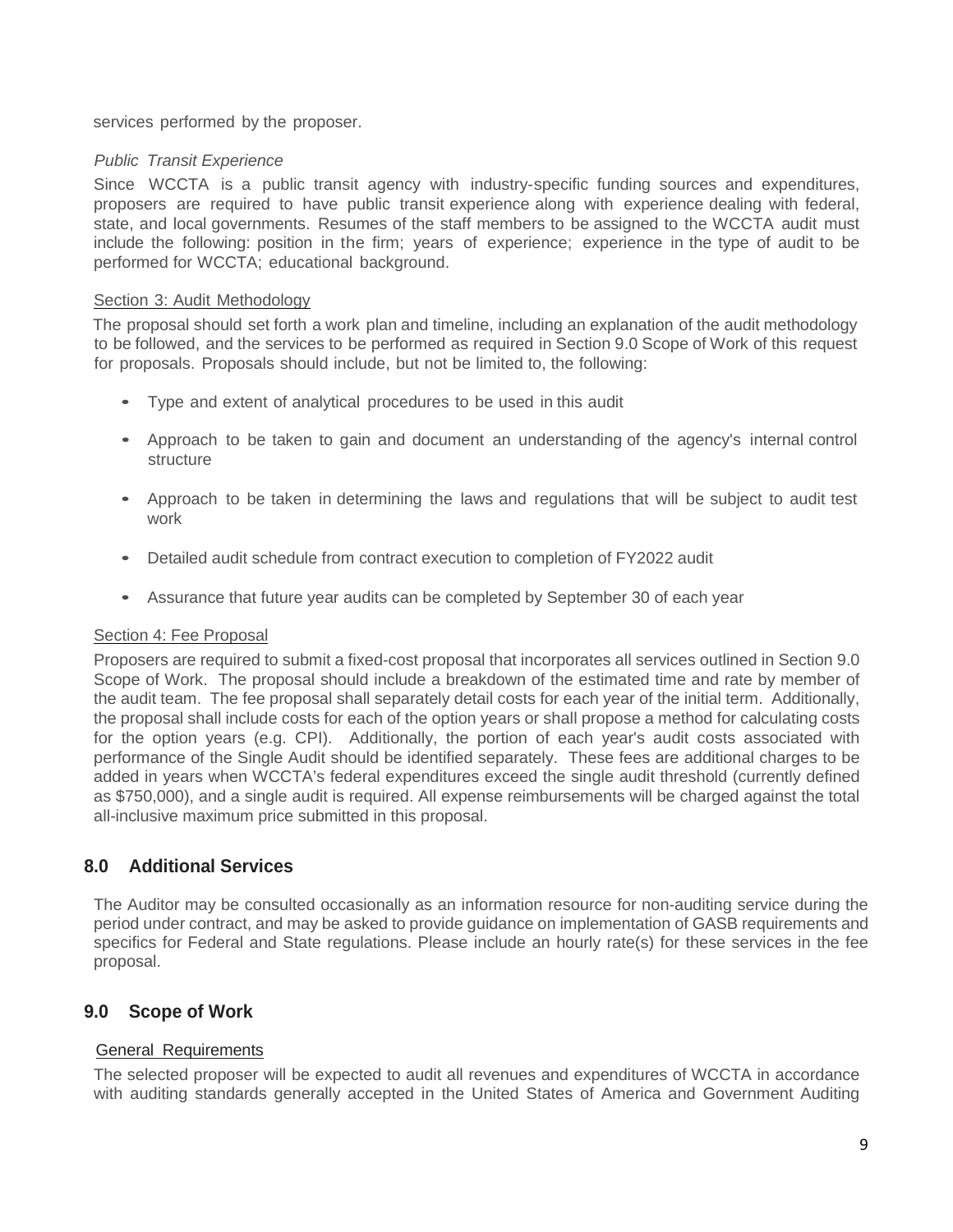Standards issued by the Comptroller of the United States. The auditor will be required to assist with the implementation of Governmental Accounting Standards Board statements as applicable. In addition, in the initial year of the engagement, the auditor will be responsible for the preparation of WCCTA's pension note to the financials as required by GASB 68. The audit firm will render their auditors' report on the basic financial statements. WCCTA will prepare the Management's Discussion and Analysis, which will be submitted to the proposer for inclusion in the Audited Financial Statements.

WCCTA will also separately prepare and submit the State Controller's State and Local Government Annual Financial Report.

The audit firm will perform a Single Audit (if required) on the expenditures of federal grants in accordance with OMB (2 CFR part 200, subpart F) and render the appropriate audit reports on Internal Control over Financial Reporting based upon the audit of WCCTA's financial statements in accordance with Government Auditing Standards and the appropriate reports on compliance with Requirements Applicable to each Major Program, Internal Control over Compliance and on the Schedule of Expenditures of Federal Awards in Accordance with OMB (2 CFR part 200, subpart F). The single audit report will include an appropriate schedule of expenditures of federal awards, footnotes, findings, and questioned costs, including reportable conditions and material weaknesses, and follow up on prior audit findings where required.

Within 30 days of finalizing the audit and delivering the completed audited financial statements (for each year when a Single Audit is required), the auditor shall initiate the filing of the required SF-SAC form transmitting the results of the Single Audit to the Federal Audit Clearinghouse (https://facweb.census.gov), and shall complete all the forms and certifications required of the auditor to finalize the submittal.

The audit firm shall issue a separate "management letter" that includes recommendations for improvements in internal control, accounting procedures, and other significant observations that are considered to be nonreportable conditions. Prior to issuance of the final management letter, the auditor shall deliver a draft copy to WCCTA for review and management's responses.

### Auditing Standards

To meet the requirements of this request for proposals, the audits shall be performed using the most current version of each of the following:

- Generally accepted auditing standards as set forth by the American Institute of Certified Public Accountants;
- The standards applicable to financial audits contained in the Government Auditing Standards issued by the Comptroller General of the United States;
- The provisions of the Single Audit Act as amended;
- The provisions of U.S. Office of Management and Budget (OMB) (2 CFR part 200, subpart F), Audits of State and Local Governments and Non-Profit Organizations;
- State of California Transportation Development Act (TDA) (if applicable);
- Special District and Transit District Reporting Requirements, as specified by the California State Controller.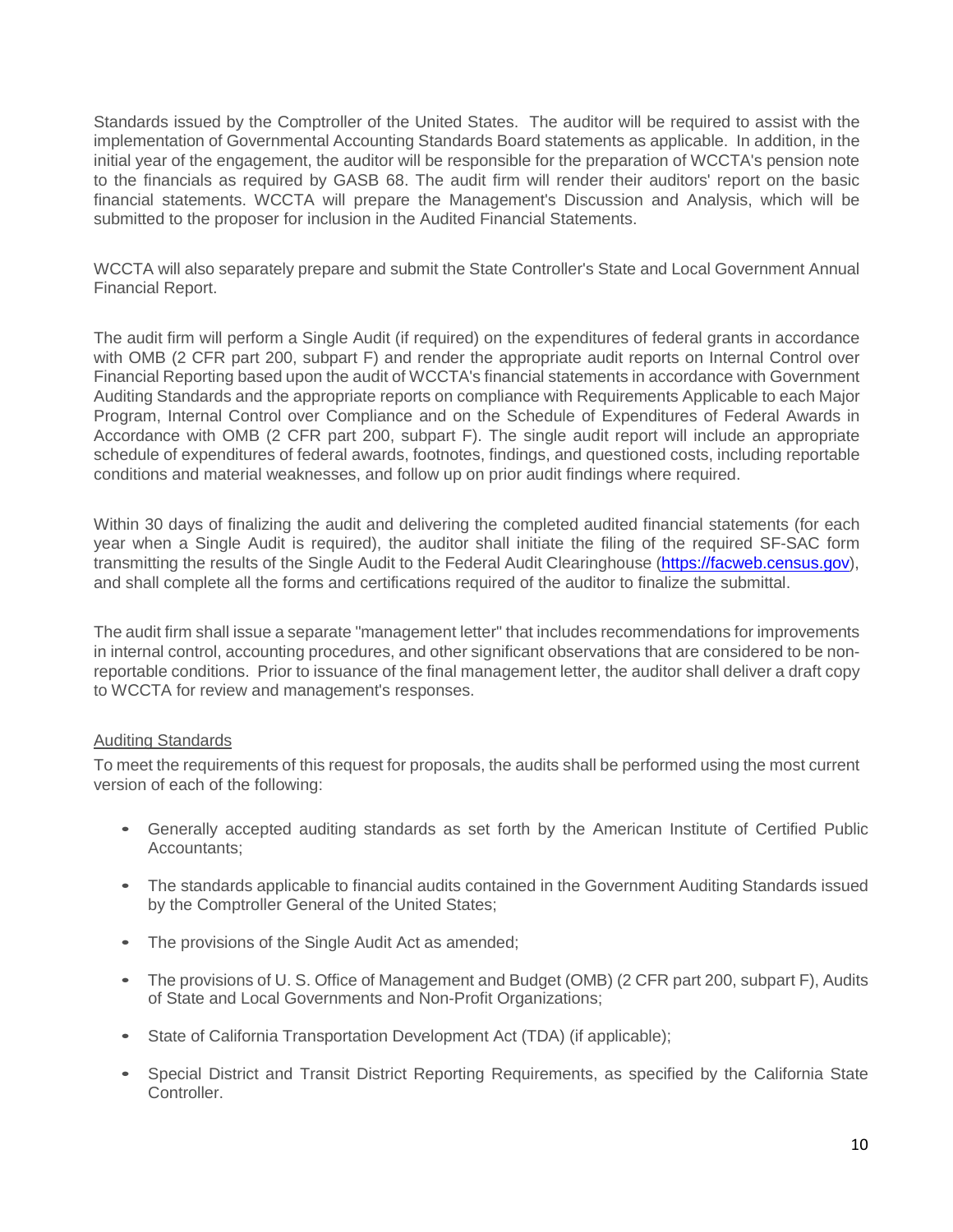## **Deliverables**

The auditor shall prepare and submit four (4) copies of the preliminary draft of findings and recommendations, material weaknesses identified as a result of the evaluation in internal control systems, and a summary of all instances of noncompliance with federal and state compliance requirements, and identification of total amounts questioned. The preliminary draft should be submitted no later than September 15 of each year unless otherwise authorized by the General Manager.

Concurrent with the submittal of the preliminary draft the auditor shall conduct an exit conference with the General Manager, and other appropriate personnel to review the preliminary draft and discuss findings.

At the conclusion of the audit the auditor shall provide:

- One (1) unbound reproducible master of each auditor prepared report
- An electronic file of each auditor prepared report, preferably in Word format
- Five (5) bound copies of each final auditor-prepared report

The auditor may be required to attend a minimum of one Board of Directors meeting for the purpose of discussing the audit and its conclusions.

### Working Papers

Must be retained, at the auditor's expense, for a minimum of seven (7) years after the last year of the contract, unless the auditor is notified in writing by the WCCTA of the need to extend the retention period. The audits are subject to review by the State Controller's Office, the Federal Transit Administration, and other individuals designated by WCCTA. Accordingly, the audit working papers shall be made available upon request.

In addition, the auditor shall respond to the reasonable inquiries of successor auditors and allow successor auditors to review working papers relating to matters of continuing accounting significance.

### Irregularities and Illegal Acts

Auditors shall be required to make an immediate, written report of all irregularities and illegal acts or indications of illegal acts of which they become aware to the following parties: General Manager; Agency Attorney, and Chairperson of the Board of Directors.

# **10.0 Method of Evaluation and Criteria for Selection**

WCCTA reserves the sole right to evaluate and select the successful proposer. An Evaluation Committee will evaluate all proposals in accordance with the criteria set below. Top-ranked proposer(s) may be invited for an oral interview. WCCTA may select a proposal for award without any oral interviews.

A contract will be negotiated with the proposer judged to most successfully meet the overall objectives of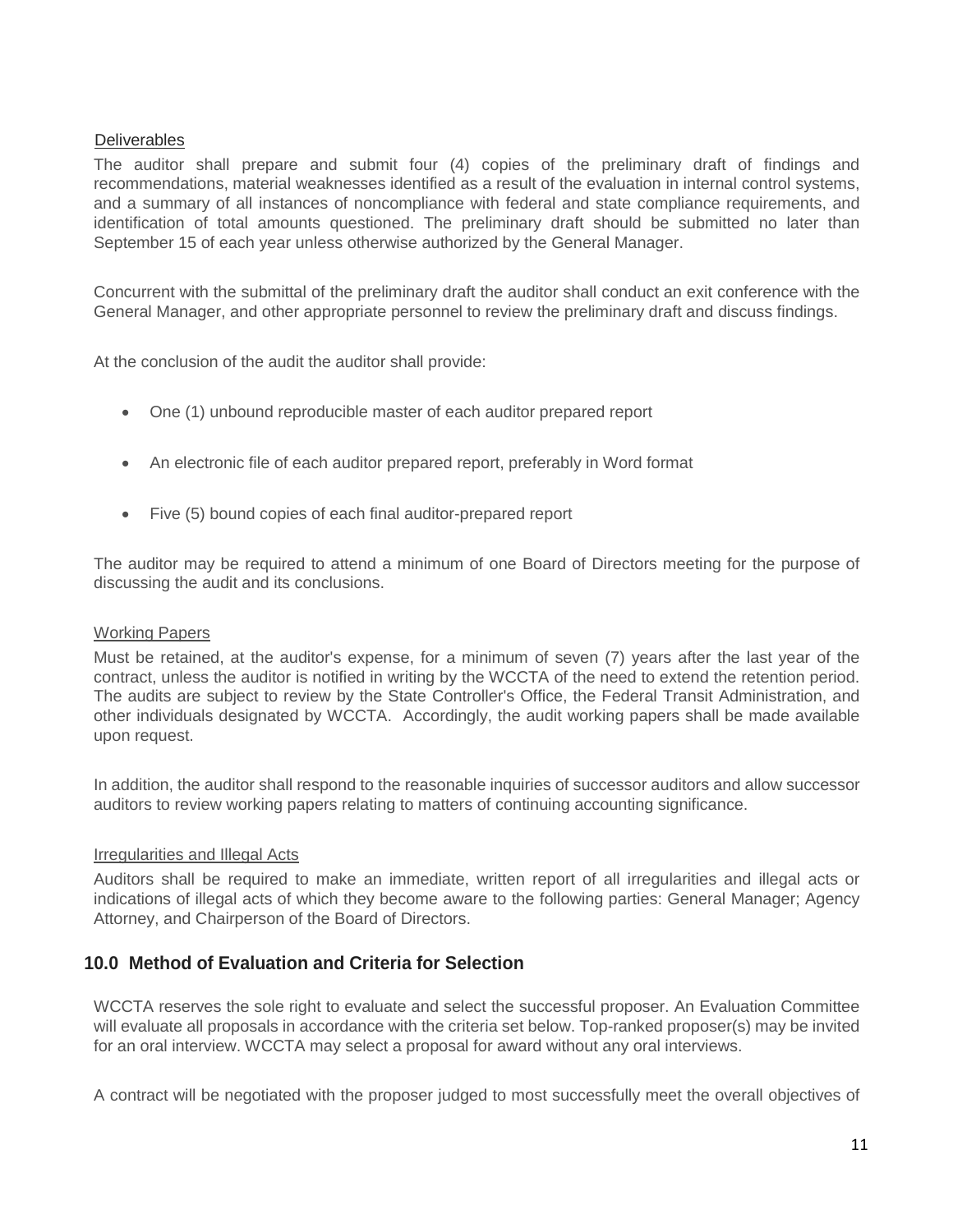the RFP while providing the best value to WCCTA.

The following criteria will be considered in the selection of the audit firm (relative weights as shown):

| <b>Auditor Firm's Qualifications and Experience</b>               |    | 65  |
|-------------------------------------------------------------------|----|-----|
| Public transit experience of staff assigned to audit<br>$\bullet$ | 15 |     |
| Firm experience with public transit audits<br>$\bullet$           | 20 |     |
| Firm experience with federal Single Audits<br>$\bullet$           | 20 |     |
| Firm experience with other relevant funding sources<br>$\bullet$  | 10 |     |
| <b>Overall Cost &amp; Fees for additional services</b>            |    | 35  |
| Total                                                             |    | 100 |

# **11.0 Standard and Special Contract Terms**

Contractor must conform to all special terms and conditions listed for Compliance with FTA Third Party Contract Requirements 4220.1F (and successor requirements) and other applicable State and Federal regulations.

## Energy Conservation

The contractor agrees to comply with mandatory standards and policies relating to energy efficiency, which are contained in the state energy conservation plan issued in compliance with the Energy Policy and Conservation Act.

### Clean Water

(1) The Contractor agrees to comply with all applicable standards, orders, or regulations issued pursuant to the Federal Water Pollution Control Act, as amended, 33 U.S.C. 1251 et seq. The Contractor agrees to report each violation to the Purchaser and understands and agrees that the Purchaser will, in turn, report each violation as required to assure notification to FTA and the appropriate EPA Regional Office. (2) The Contractor also agrees to include these requirements in each subcontract exceeding \$100,000 financed in whole or in part with Federal assistance provided by FTA.

### Clean Air

(1) The Contractor agrees to comply with all applicable standards, orders, or regulations issued pursuant to the Clean Air Act, as amended, 42 U.S.C. §§ 7401 et seq. The Contractor agrees to report each violation to the Purchaser and understands and agrees that the Purchaser will, in turn, report each violation as required to assure notification to FTA and the appropriate EPA Regional Office. (2) The Contractor also agrees to include these requirements in each subcontract exceeding \$100,000 financed in whole or in part with Federal assistance provided by FTA.

### No Obligation by the Federal Government

The Purchaser and Contractor acknowledge and agree that, notwithstanding any concurrence by the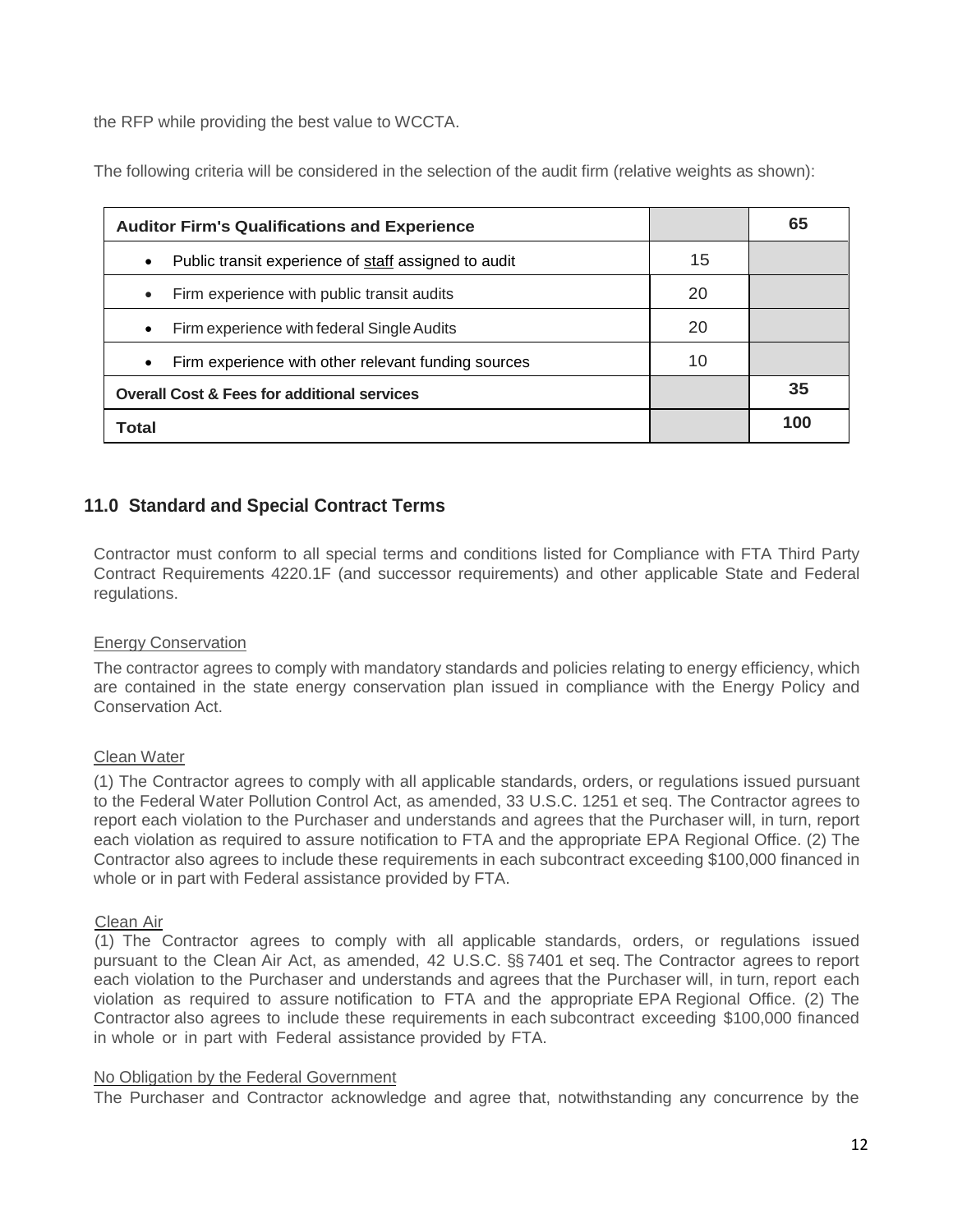Federal Government in or approval of the solicitation or award of the underlying contract, absent the express written consent by the Federal Government, the Federal Government is not a party to this contract and shall not be subject to any obligations or liabilities to the Purchaser, Contractor, or any other party (whether or not a party to that contract) pertaining to any matter resulting from the underlying contract. (2) The Contractor agrees to include the above clause in each subcontract financed in whole or in part with Federal assistance provided by FTA. It is further agreed that the clause shall not be modified, except to identify the subcontractor who will be subject to its provisions.

## Program Fraud and False or Fraudulent Statements or Related Acts

(1) The Contractor acknowledges that the provisions of the Program Fraud Civil Remedies Act of 1986, as amended, 31 U.S.C. § § 3801 et seq. and U.S. DOT regulations, "Program Fraud Civil Remedies," 49 C.F.R. Part 31, apply to its actions pertaining to this Project. Upon execution of the underlying contract, the Contractor certifies or affirms the truthfulness and accuracy of any statement it has made, it makes, it may make, or causes to be made, pertaining to the underlying contract or the FTA assisted project for which this contract work is being performed. In addition to other penalties that may be applicable, the Contractor further acknowledges that if it makes, or causes to be made, a false, fictitious, or fraudulent claim, statement, submission, or certification, the Federal Government reserves the right to impose the penalties of the Program Fraud Civil Remedies Act of 1986 on the Contractor to the extent the Federal Government deems appropriate.

(2) The Contractor also acknowledges that if it makes, or causes to be made, a false, fictitious, or fraudulent claim, statement, submission, or certification to the Federal Government under a contract connected with a project that is financed in whole or in part with Federal assistance originally awarded by FTA under the authority of 49 U.S.C. § 5307, the Government reserves the right to impose the penalties of 18 U.S.C. § 1001 and 49 U.S.C. § 5307(n)(1) on the Contractor, to the extent the Federal Government deems appropriate.

(3) The Contractor agrees to include the above two clauses in each subcontract financed in whole or in part with Federal assistance provided by FTA. It is further agreed that the clauses shall not be modified, except to identify the subcontractor who will be subject to the provisions.

## Civil Rights

The following requirements apply to the underlying contract:

(1) Nondiscrimination - In accordance with Title VI of the Civil Rights Act, as amended, 42 U.S.C. § 2000d, section 303 of the Age Discrimination Act of 1975, as amended, 42 U.S.C. § 6102, section 202 of the Americans with Disabilities Act of 1990, 42 U.S.C. § 12132, and Federal transit law at 49 U.S.C. § 5332, the Contractor agrees that it will not discriminate against any employee or applicant for employment because of race, color, creed, national origin, sex, age, or disability. In addition, the Contractor agrees to comply with applicable Federal implementing regulations and other implementing requirements FTA may issue.

Equal Employment Opportunity - The following equal employment opportunity requirements apply to the underlying contract:

(a) Race, Color, Creed, National Origin, Sex - In accordance with Title VII of the Civil Rights Act, as amended, 42 U.S.C. § 2000e, and Federal transit laws at 49 U.S.C. § 5332, the Contractor agrees to comply with all applicable equal employment opportunity requirements of U.S. Department of Labor (U.S. DOL) regulations, "Office of Federal Contract Compliance Programs, Equal Employment Opportunity,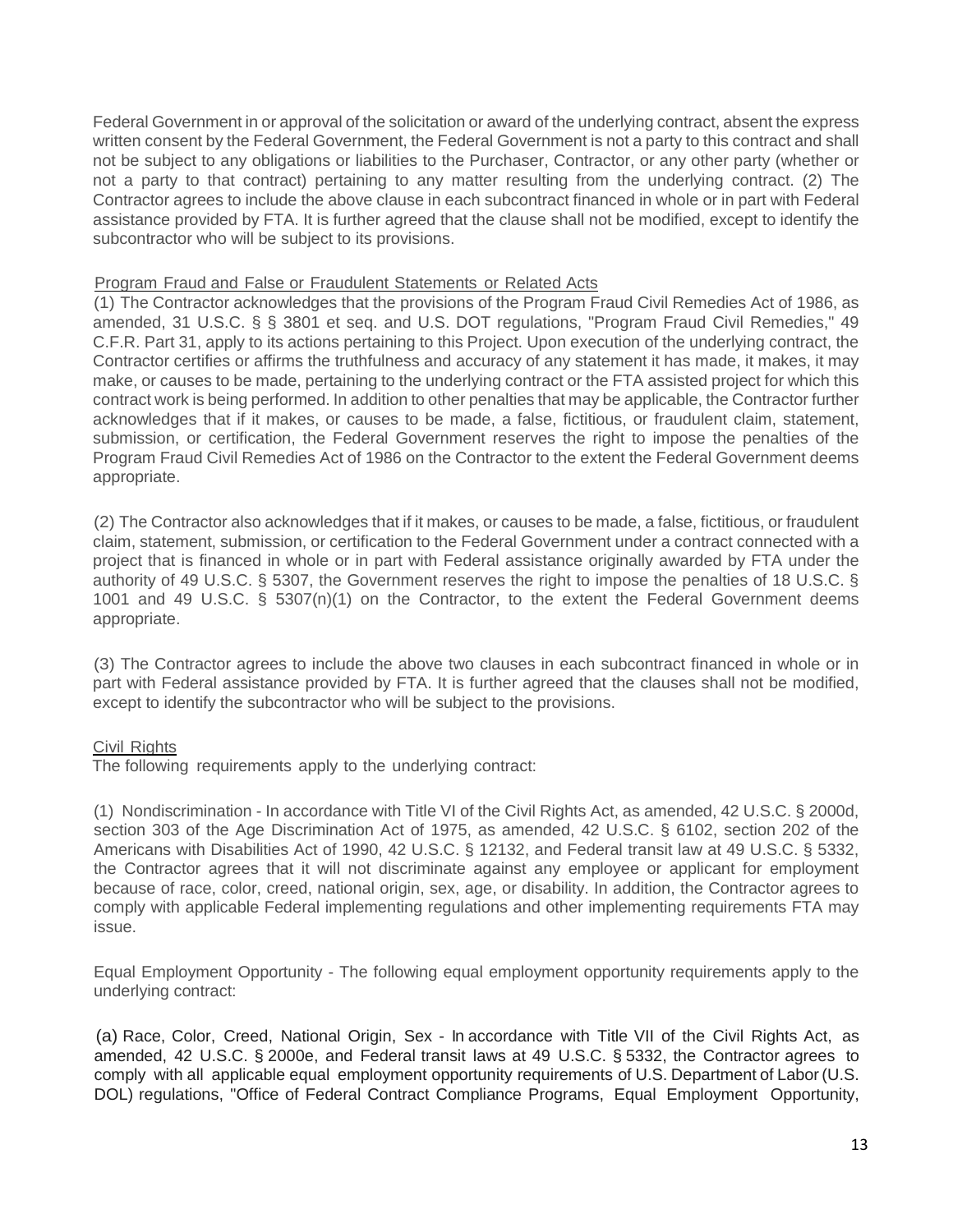Department of Labor," 41 C.F.R. Parts 60 et seq ., (which implement Executive Order No. 11246, "Equal Employment Opportunity," as amended by Executive Order No. 11375, "Amending Executive Order 11246 Relating to Equal Employment Opportunity," 42 U.S.C. § 2000e note), and with any applicable Federal statutes, executive orders, regulations, and Federal policies that may in the future affect construction activities undertaken in the course of the Project. The Contractor agrees to take affirmative action to ensure that applicants are employed and that employees are treated during employment, without regard to their race, color, creed, national origin, sex, or age. Such action shall include, but not be limited to, the following: employment, upgrading, demotion or transfer, recruitment or recruitment advertising, layoff or termination; rates of pay or other forms of compensation; and selection for training, including apprenticeship. Inaddition, the Contractor agrees to comply with any implementing requirements FTA may issue.

(b) Age - In accordance with section 4 of the Age Discrimination in Employment Act of 1967, as amended, 29 U.S.C. § 623 and Federal transit law at 49 U.S.C. § 5332, the Contractor agrees to refrain from discrimination against present and prospective employees for reason of age. In addition, the Contractor agrees to comply with any implementing requirements FTA may issue.

(c) Disabilities - In accordance with section 102 of the Americans with Disabilities Act, as amended, 42 U.S.C. § 12112, the Contractor agrees that it will comply with the requirements of U.S. Equal Employment Opportunity Commission, "Regulations to Implement the Equal Employment Provisions of the Americans with Disabilities Act," 29 C.F.R. Part 1630, pertaining to the employment of persons with disabilities. Inaddition, the Contractor agrees to comply with any implementing requirements FTAmayissue.

(3) The Contractor also agrees to include these requirements in each subcontract financed in whole or in part with Federal assistance provided by FTA, modified only if necessary to identify theaffected parties.

### Incorporation of Federal Transit Administration (FTA) Terms

The preceding provisions include, in part, certain Standard Terms and Conditions required by DOT, whether or not expressly set forth in the preceding contract provisions. All contractual provisions required by DOT, as set forth in FTA Circular 4220.1 F are hereby incorporated by reference. Anything to the contrary herein notwithstanding, all FTA mandated terms shall be deemed to control in the event of a conflict with other provisions contained in this Agreement. The Contractor shall not perform any act, fail to perform any act, or refuse to comply with any (name of grantee) requests that would cause (name of grantee) to be in violation of the FTA terms and conditions.

### Lobbying

Please submit 49 CFR PART 20--CERTIFICATION REGARDING LOBBYING, signed by the Contractor's authorized official (Appendix B).

### FederalChanges

Contractor shall at all times comply with all applicable FTA regulations, policies, procedures, and directives, including without limitation those listed directly or by reference in the Master Agreement between Purchaser and FTA, as they may be amended or promulgated from time to time during the term of this contract. Contractor's failure to so comply shall constitute a material breach of this contract.

### Contracts Involving Federal Privacy Act Requirements

(1) The Contractor agrees to comply with and assures the compliance of its employees with, the information restrictions and other applicable requirements of the Privacy Act of 1974, 5 U.S.C. § 552a. Among other things, the Contractor agrees to obtain the express consent of the Federal Government before the Contractor or its employees operate a system of records on behalf of the Federal Government. The Contractor understands that the requirements of the Privacy Act, including the civil and criminal penalties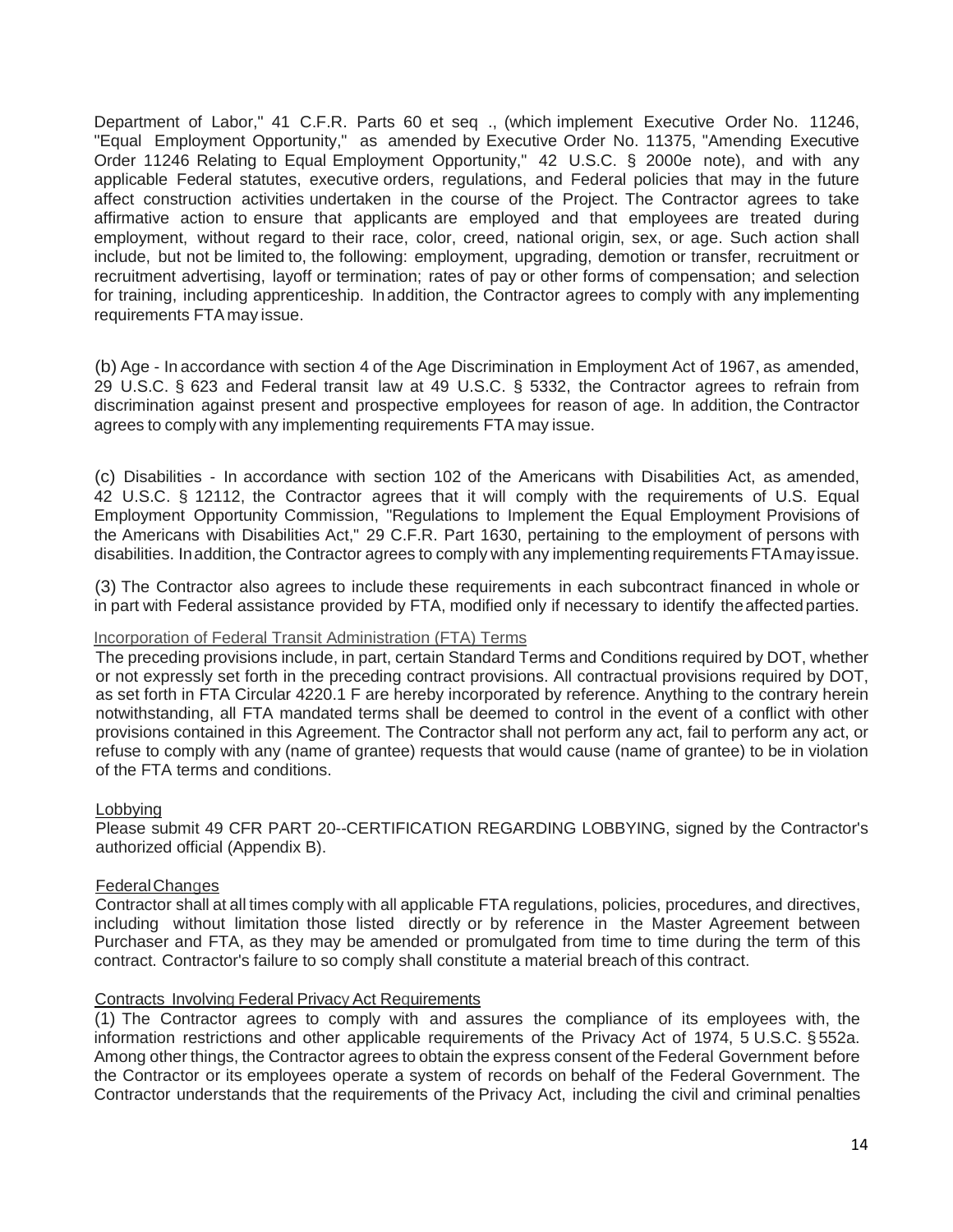for violation of that Act, apply to those individuals involved, and that failure to comply with the terms of the Privacy Act may result in termination of the underlying contract.

(2) The Contractor also agrees to include these requirements in each subcontract to administer any system of records on behalf of the Federal Government financed in whole or in part with Federal assistance provided by FTA.

### Access to Records

The following access to records requirements applies to this Contract:

(1) Where the Purchaser is not a State but a local government and is the FTA Recipient or a subgrantee of the FTA Recipient in accordance with 49 C. F. R. 18.36(i), the Contractor agrees to provide the Purchaser, the FTA Administrator, the Comptroller General of the United States or any of their authorized representatives access to any books, documents, papers and records of the Contractor which are directly pertinent to this contract for the purposes of making audits, examinations, excerpts, and transcriptions. Contractor also agrees, pursuant to 49 C. F. R. 633.17 to provide the FTA Administrator or his authorized representatives including any PMO Contractor access to Contractor's records and construction sites pertaining to a major capital project, defined at 49 U.S.C. 5302(a)1, which is receiving federal financial assistance through the programs described at 49 U.S.C. 5307, 5309 or 5311.

(2) Where any Purchaser which is the FTA Recipient or a subgrantee of the FTA Recipient in accordance with 49 U.S.C. 5325(a) enters into a contract for a capital project or improvement (defined at 49 U.S.C. 5302(a)1) through other than competitive bidding, the Contractor shall make available records related to the contract to the Purchaser, the Secretary of Transportation and the Comptroller General or any authorized officer or employee of any of them for the purposes of conducting an audit and inspection.

(3) The Contractor agrees to permit any of the foregoing parties to reproduce by any means whatsoever or to copy excerpts and transcriptions as reasonably needed.

(4) The Contractor agrees to maintain all books, records, accounts, and reports required under this contract for a period of not less than three years after the date of termination or expiration of this contract, except in the event of litigation or settlement of claims arising from the performance of this contract, in which case Contractor agrees to maintain same until the Purchaser, the FTA Administrator, the Comptroller General, or any of their duly authorized representatives, have disposed of all such litigation, appeals, claims or exceptions related thereto. Reference 49 CFR 18.39(i)(11).

(5) FTA does not require the inclusion of these requirements in subcontracts.

### **Termination**

(1) Termination for Convenience - WCCTA by 30-day written notice, may terminate this contract, in whole or in part, when it is in the Government's interest. If this contract is terminated, WCCTA shall be liable only for payment under the payment provisions of this contract for services rendered before the effective date of termination.

(2) Termination for Default – If the Contractor fails to perform the services within the time specified in this contract or any extension or if the Contractor fails to comply with any other provisions of this contract, WCCTA may terminate this contract for default. WCCTA shall terminate by delivering to the Contractor a Notice of Termination specifying the nature of default. The Contractor will only be paid the contract price for services performed in accordance with the manner of performance set forth in this contract.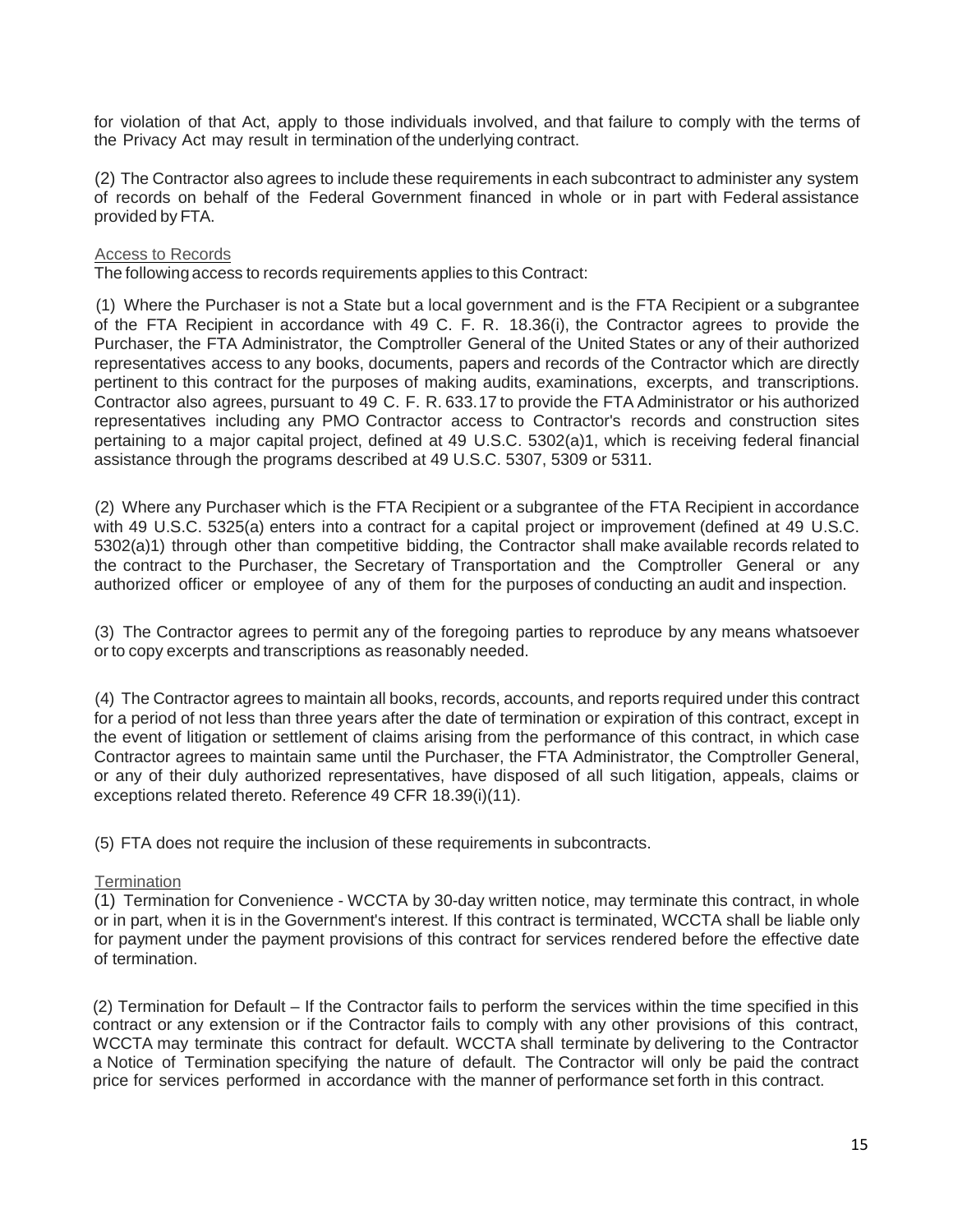If this contract is terminated while the Contractor has possession of WCCTA goods, the Contractor shall, upon the direction of the WCCTA protect and preserve the goods until surrendered to the Recipient or its agent. The Contractor and WCCTA shall agree on payment for the preservation and protection of goods. Failure to agree on an amount will be resolved under the Dispute clause.

If, after termination for failure to fulfill contract obligations, it is determined that the Contractor was not in default, the rights and obligations of the parties shall be the same as if the termination had been issued for the convenience of WCCTA.

(2) Opportunity to Cure - WCCTA in its sole discretion may, in the case of a termination for breach or default, allow the Contractor 15 days in which to cure the defect. In such case, the notice of termination will state the time period in which cure is permitted and other appropriate conditions

If Contractor fails to remedy to WCCTA's satisfaction the breach or default of any of the terms, covenants, or conditions of this Contract within ten (10) days after receipt by Contractor of written notice from WCCTA setting forth the nature of said breach or default, WCCTA shall have the right to terminate the Contract without any further obligation to Contractor. Any such termination for default shall not in any way operate to preclude WCCTA from also pursuing all available remedies against Contractor and its sureties for said breach or default.

### Breaches and Dispute Resolution

(1) Disputes - Disputes arising in the performance of this Contract that are not resolved by agreement of the parties shall be decided in writing by the authorized representative of WCCTA's General Manager. This decision shall be final and conclusive unless, within ten (10) days from the date of receipt of its copy, the Contractor mails or otherwise furnishes a written appeal to the General Manager. In connection with any such appeal, the Contractor shall be afforded an opportunity to be heard and to offer evidence in support of its position. The decision of the General Manager shall be binding upon the Contractor and the Contractor shall abide by the decision.

(2) Performance During Dispute - Unless otherwise directed by WCCTA, Contractor shall continue performance under this Contract while matters in dispute are being resolved.

(3) Claims for Damages - Should either party to the Contract suffer injury or damage to person or property because of any act or omission of the party or of any of his employees, agents, or others for whose acts he is legally liable, a claim for damages, therefore, shall be made in writing to such other party within a reasonable time after the first observance of such injury or damage.

(4) Remedies - Unless this contract provides otherwise, all claims, counterclaims, disputes, and other matters in question between WCCTA and the Contractor arising out of or relating to this agreement or its breach will be decided by arbitration if the parties mutually agree, or in a court of competent jurisdiction within the State of California.

(5) Rights and Remedies - The duties and obligations imposed by the Contract Documents and the rights and remedies available hereunder shall be in addition to and not a limitation of any duties, obligations, rights, and remedies otherwise imposed or available by law. No action or failure to act by WCCTA or Contractor shall constitute a waiver of any right or duty afforded any of them under the Contract, nor shall any such action or failure to act constitute an approval of or acquiescence in any breach thereunder, except as may be specifically agreed in writing.

#### Disadvantaged Business Enterprises

(1) This contract is subject to the requirements of Title 49, Code of Federal Regulations, Part 26, Participation by Disadvantaged Business Enterprises in Department of Transportation Financial Assistance Programs. A separate contract goal has not been established for this RFP.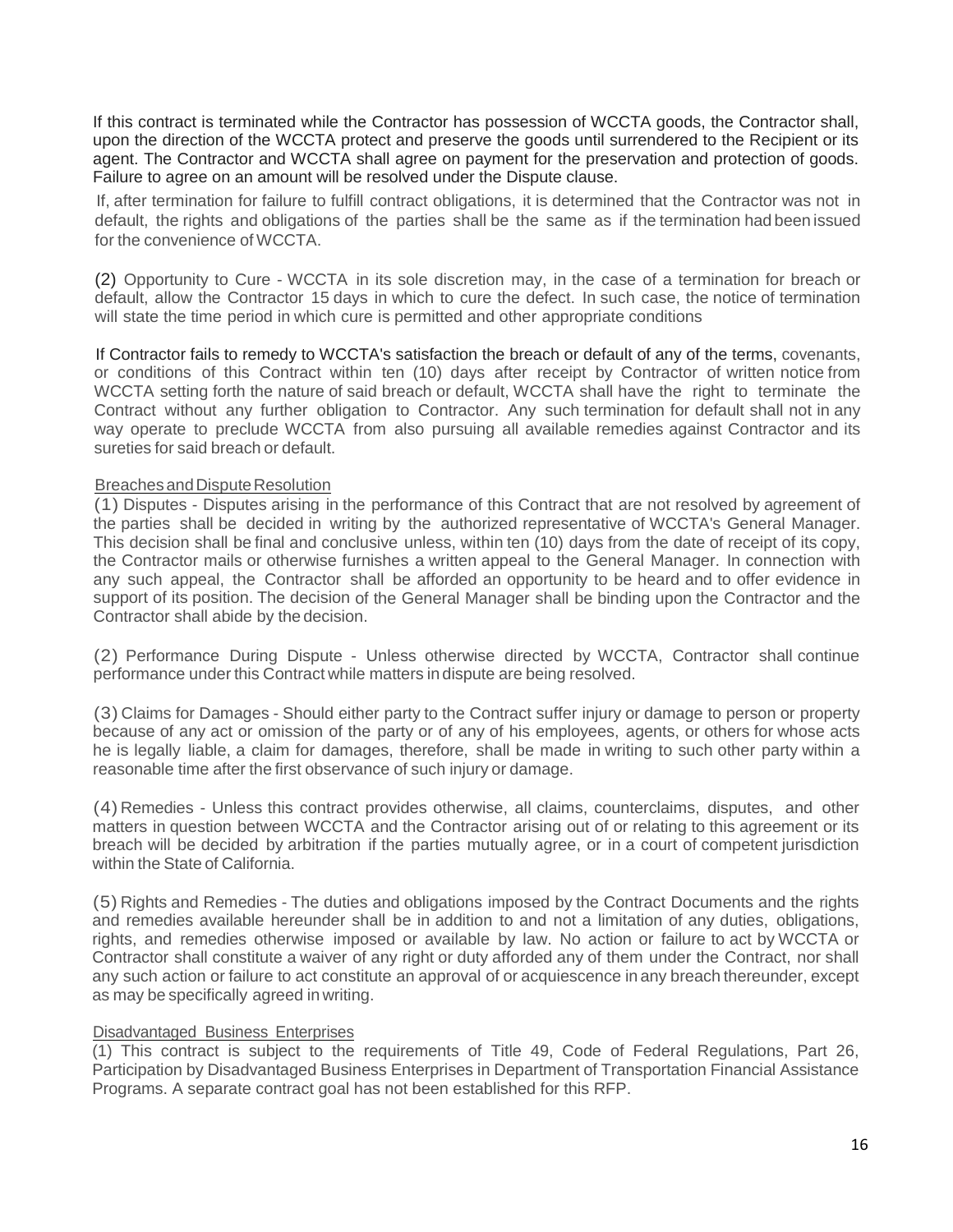(2) The contractor shall not discriminate on the basis of race, color, national origin, or sex in the performance of this contract. The contractor shall carry out applicable requirements of 49 CFR Part 26 in the award and administration of this DOT-assisted contract. Failure by the contractor to carry out these requirements is a material breach of this contract, which may result in the termination of this contract or such other remedy as WCCTA deems appropriate. Each subcontract the contractor signs with a subcontractor must include the assurance in this paragraph (see 49 CFR 26.13(b)).

(3) The successful bidder/offeror will be required to report its DBE participation obtained through raceneutral means throughout the period of performance.

(4) The contractor is required to pay its subcontractors performing work related to this contract for satisfactory performance of that work no later than 30 days after the contractor's receipt of payment for that work from the WCCTA. In addition, the contractor may not hold retainage from its subcontractors.

(5) The contractor must promptly notify WCCTA, whenever a DBE subcontractor performing work related to this contract is terminated or fails to complete its work, and must make good faith efforts to engage another DBE subcontractor to perform at least the same amount of work. The contractor may not terminate any DBE subcontractor and perform that work through its own forces or those of an affiliate without prior written consent of WCCTA.

### Suspension and Debarment

This contract is a covered transaction for purposes of 49 CFR Part 29. As such, the contractor is required to verify that none of the contractor, its principals, as defined at 49 CFR 29.995, or affiliates, as defined at 49 CFR 29.905, are excluded or disqualified as defined at 49 CFR 29.940 and 29.945.

The contractor is required to comply with 49 CFR 29, Subpart C and must include the requirement to comply with 49 CFR 29, Subpart C in any lower tier covered transaction it enters into.

By signing and submitting its bid or proposal, the bidder or proposer certifies as follows:

The certification in this clause is a material representation of fact relied upon by WCCTA. If it is later determined that the bidder or proposer knowingly rendered an erroneous certification, in addition to remedies available to WCCTA, the Federal Government may pursue available remedies, including but not limited to suspension and/or debarment. The bidder or proposer agrees to comply with the requirements of 49 CFR 29, Subpart C while this offer is valid and throughout the period of any contract that may arise from this offer. The bidder or proposer further agrees to include a provision requiring such compliance in its lower-tier covered transactions.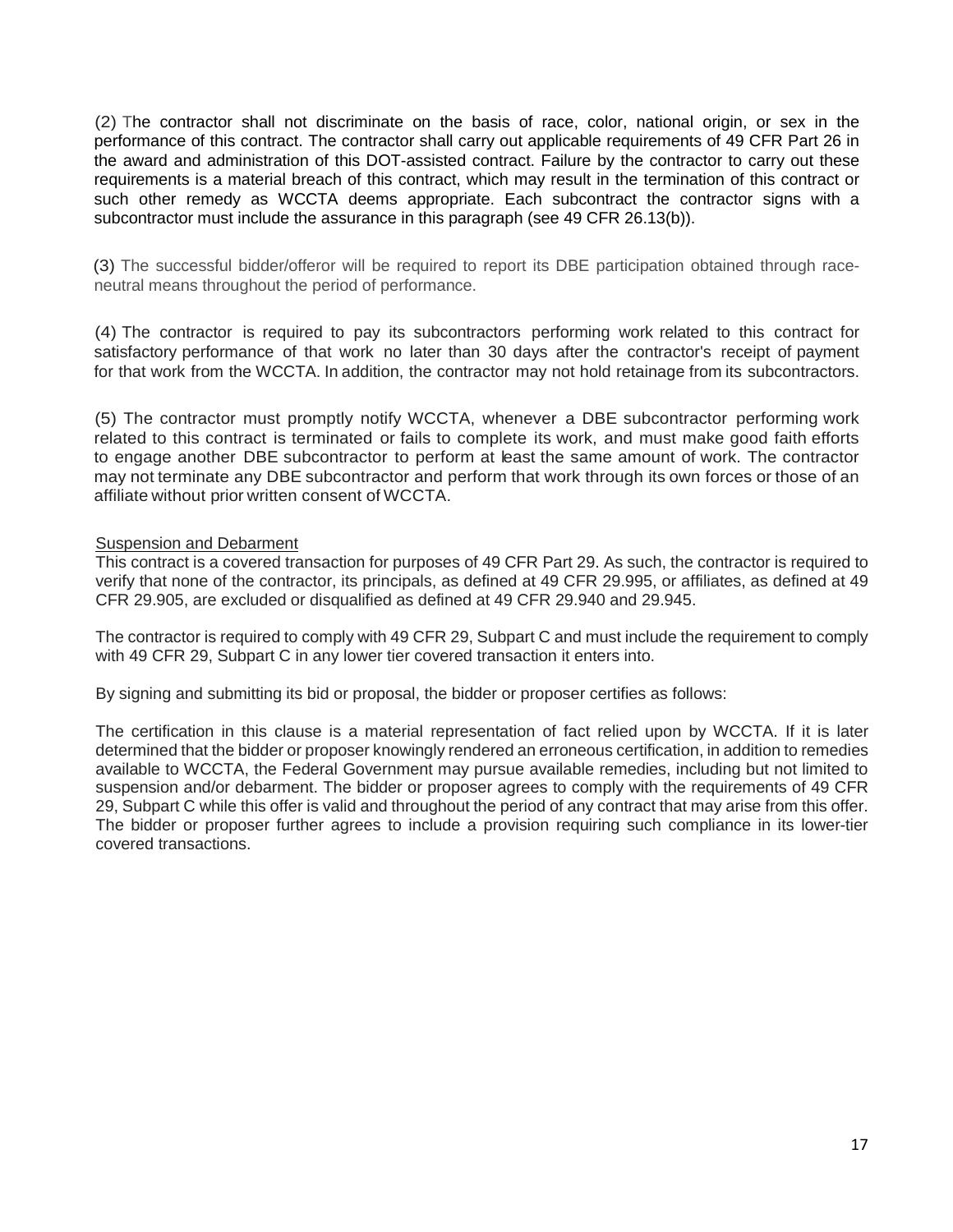# **APPENDIX A**

#### **WESTERN CONTRA COSTA TRANSIT AUTHORITY** STANDARD SHORT FORM CONTRACT

**THIS AGREEMENT** is made and entered into this \_\_\_day of \_\_\_\_\_\_\_\_\_\_\_\_\_\_\_\_\_\_\_\_\_\_\_\_\_ by and between the WESTERN CONTRA COSTA TRANSIT AUTHORITY hereinafter referred to as 'WCCTA" and \_\_\_\_\_\_\_\_\_\_\_\_\_\_\_\_\_\_\_\_\_\_\_ hereinafter referred to as "Contractor."

#### **RECITALS:**

**WHEREAS,** WCCTA desires to retain a personorfirm to provide the following services: Completion ofWCCTA's Independent Audit for fiscal years ending June 30 of 2022,and June 30 of 2023. with an option for three (3) one-year extensions covering the years ending onJune 30 of 2024, 2025, and 2026. providedthat changes inthe terms and conditions of each one (1) year extension are mutually agreed upon by both parties. These audits are to be performed in accordance with U.S.generally acceptedauditing standards andtheU.S.OfficeofManagementandBudget(OMB) Circular A-133*Audits of State and Local Governments and Non-Profit Organizations.;* and

**WHEREAS,** Contractor warrants that it is qualified and competent to render the aforesaid services;

**NOW, THEREFORE,** for and in consideration of the agreement made, and the payments to be made by WCCTA, the parties agree to the following:

#### **1. SCOPE OF SERVICES:**

Contractor agrees to provide all of the services described in WCCTA's Request for Proposals for Independent Year End Audits, Dated \_\_\_\_\_\_\_\_\_\_\_\_\_\_\_\_\_\_\_\_\_, which is attached hereto **(Exhibit A)** and by this reference made a part hereof.

#### **2. FURNISHED SERVICES:**

WCCTA agrees to:

- A. Guarantee access to and make provisions for the Contractor to enter upon public and private lands as required to perform their work.
- B. Make available all pertinent data and records for review.
- C. Provide general bid and contract forms and special provisions format when needed.

#### **3. FEES AND PAYMENT SCHEDULE:**

The fees and payment schedule for furnishing services under this Contract shall be based on the rate schedule which is attached hereto as **Exhibit "B"** and by this reference incorporated herein. Said.fees shall remain in effect for the entire term of the Contract.

Contractor shall provide WCCTA with his/her/its Federal Tax l.D. number prior to submitting the first invoice.

#### **4. MAXIMUM COST TO WCCTA:**

In no event will the cost to WCCTA for the services to be provided herein exceed the maximum sum of \_\_\_\_\_\_\_\_ including direct non-salary expenses.

#### **5. TIME OF AGREEMENT:**

This Agreement shall commence on \_\_\_\_\_\_\_\_\_\_\_\_\_\_\_\_\_\_\_\_, and shall terminate on \_\_\_\_\_\_\_\_\_\_\_\_\_\_\_\_\_\_\_\_\_\_, unless it is terminated under the conditions outlined in Section 13 of this Agreement, or through WCCTA's decision not to exercise its options for extension beyond the initial two year term. Certificate(s) of Insurance must be current on day Contract commences and if scheduled to lapse prior to termination date, must be automatically updated before final payment may be made to Contractor. The final invoice must be submitted within 30 days of completion of the stated scope of services.

#### **6. INSURANCE:**

All required insurance coverages shall be substantiated with a certificate of insurance and must be signed by the insurer or its representative evidencing such insurance to WCCTA. The general liability policy shall be endorsed naming Western Contra Costa Transit Authority as an additional insured. The certificate(s) of insurance and required endorsement shall be furnished to the WCCTA prior to commencement of work. Each certificate shall provide for thirty (30) days advance notice to WCCTA of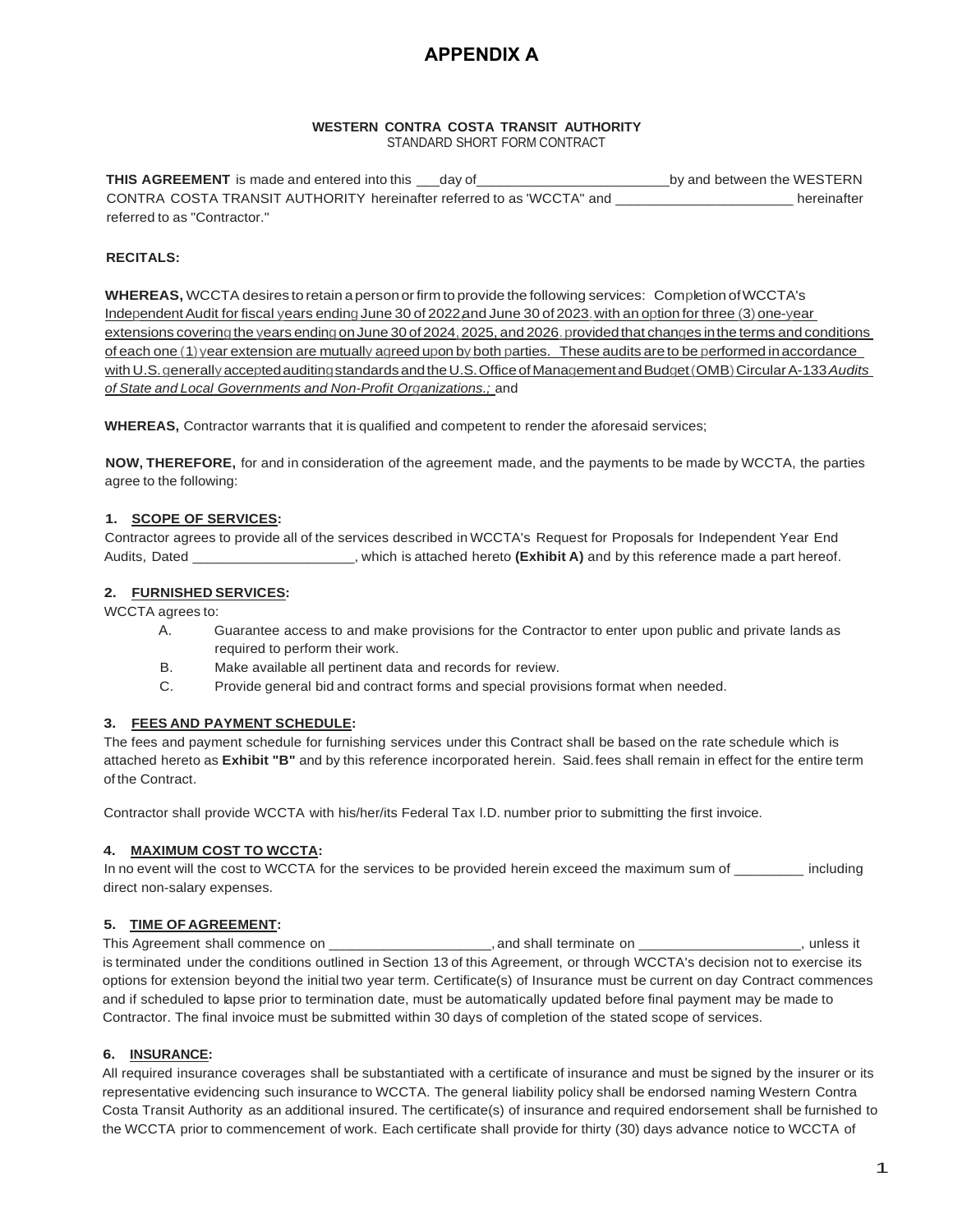any cancellation in coverage. Said policies shall remain in force through the life of this Contract and shall be payable on a per occurrence basis only, except those required by paragraph 6.4. a. which may be provided on a claims-made basis consistent with the criteria noted therein.

Nothing herein shall be construed as a limitation of Contractor's liability, and Contractor shall indemnify and hold the WCCTA, its employees, officers, and agents, harmless and defend the WCCTA against any and all claims, damages, losses, and expenses that may arise by reason of the Contractor's negligent actions or omissions. WCCTA agrees to timely notify Contractor of any negligence claim.

Failure to provide and maintain the insurance required by this Contract will constitute a material breach of the agreement. In addition to any other available remedies, WCCTA may suspend payment to the Contractor for any services provided during any time that insurance was not in effect and until such time as the Contractor provides adequate evidence that Contractor has obtained the required coverage.

A request for a waiver of any of the following insurance requirements must be set forth on **Exhibit "C"** attached hereto. A waiver must address reduced amounts of coverage or the type of coverage waived entirely.

#### **6.1 GENERAL LIABILITY**

The Contractor shall maintain a commercial general liability insurance policy in an amount of no less than one million dollars (\$1,000,000.00). The WCCTA shall be named as an additional insured on the commercial general liability policy and the Certificate of Insurance shall include an additional endorsement page. (see sample form: ISO -CG 20 10 11 85).

**Insurance Reduction or Waiver of Coverage Requested (Exhibit "C")**

#### **6.2 AUTO LIABILITY**

Where the services to be provided under this Contract involve or require the use of any type of vehicle by Contractor in order to perform said services, Contractor shall also provide comprehensive business or commercial automobile liability coverage including non-owned and hired automobile liability in the amount of one million dollars (\$1,000,000.00).

**Insurance Reduction or Waiver of Coverage Requested (Exhibit "C")**

#### **6.3 WORKERS' COMPENSATION**

The Contractor acknledges that it is aware of the provisions of the Labor Code of the State of Calfifornia which requires every employer to be insured against liability for workers' compensation or to undertake self-insurance in accourdane with the provisions of that Code, and it certifies that it will comply with such provisions before commencing the performance of the work under this Contract. If Contractor has emphoyees, a copy of the certificate evidencing such insurance or a copy of the Cerificate of Consent to self-Insure shall be provided to WCCTA prior to commencement of work.

**Insurance Reduction or Waiver of Coverage Requested (Exhibit "C")**

#### **6.4 OTHER INSURANCES**

Contractor may be required to carry additional insurance based upon the nature of the work to be performed (scope of services). For each additional required insurance, a corresponding certificate of insurance must be provided. Claims-made policies must have a retroactive date either prior to the effective date of the Contract or the beginning of the Contract work. Claims-made coverage must extend a minimum of twelve (12) months beyond completion of Contract work or end of current Contract, whichever is later. If coverage is cancelled or non-renewed, and not replaced with another claims made policy with a retroactive date prior to the Contract effective date, the Contractor must purchase extended reporting coverage for a minimum of twelve (12) months beyond completion of Contract work. Contractor shall maintain a policy limit of not less than one million dollars (\$1,000,000) per incident, with a deductible or self-insured retention not to exceed \*\$2,500 unless approved by the WCCTA.

|  |  |  | *Deductibles greater than \$2,500 require Insurance Reduction/Waiver form (Exhibit "C") to be completed. |  |  |
|--|--|--|----------------------------------------------------------------------------------------------------------|--|--|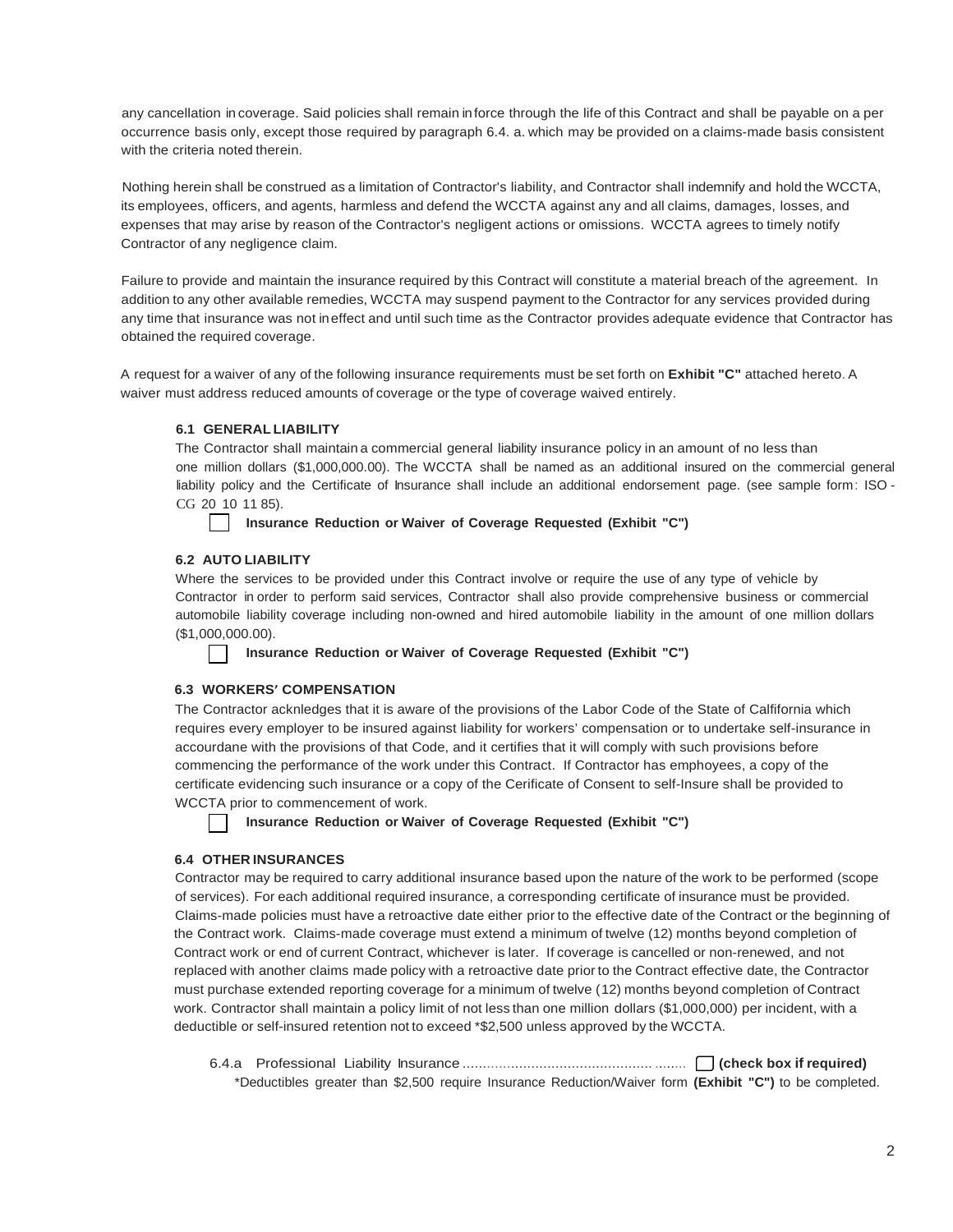#### **7. NONDISCRIMINATORY EMPLOYMENT:**

Contractor and/or any permitted subcontractor, shall not unlawfully discriminate against any individual based on race, color, religion, nationality, sex, sexual orientation, age or condition of disability. Contractor and/or any permitted subcontractor understands and agrees that Contractor and/or any permitted subcontractor is bound·by and will comply with the nondiscrimination mandates of all Federal, State and local statutes, regulations and ordinances.

#### **8. SUBCONTRACTING:**

The Contractor shall not subcontract nor assign any portion of the work required by this Contract without prior written approval of the WCCTA except for any subcontract work identified herein. If Contractor hires a subcontractor under this Agreement, Contractor shall require subcontractor to provide and maintain insurance coverage(s) identical to what is required of Contractor under this Agreement and shall require subcontractor to name Contractor as additional insured under this Agreement. It shall be Contractor's responsibility to collect and maintain current evidence of insurance provided by its subcontractors and shall forward to the WCCTA evidence of same.

#### **9. ASSIGNMENT:**

The rights, responsibilities and duties under this Contract are personal to the Contractor and may not be transferred or assigned without the express prior written consent of WCCTA.

#### **10. LICENSINGAND PERMITS:**

The Contractor shall maintain the appropriate licenses throughout the life of this Contract. Contractor shall also obtain any and all permits which might be required by the work to be performed herein.

#### **11. BOOKS OF RECORD AND AUDIT PROVISION:**

Contractor shall maintain on a current basis complete books and records relating to this Contract. Such records shall include, but not be limited to, documents supporting all bids, all income and all expenditures. The books and records shall be original entry books with a general ledger itemizing all debits and credits for the work on this Contract. In addition, Contractor shall maintain detailed payroll records including all subsistence, travel and field expenses, and canceled checks, receipts and invoices for all items. These documents and records shall be retained for at least five years from the completion of this Contract. Contractor will permit WCCTA to audit all books, accounts or records relating to this Contract or all books, accounts or records of any business entities controlled by Contractor who participated in this Contract in any way; Any audit may be conducted on Contractor's premises or, at WCCTA's option, Contractor shall provide all books and records within a maximum of fifteen (15) days upon receipt of written notice from WCCTA. Contractor shall refund any monies erroneously charged.

### **12. TITLE:**

Any and all documents, information and reports concerning this project prepared by the Contractor, shall be the property of WCCTA. The Contractor may retain reproducible copies of drawings and copies of other documents. In the event of the termination of this Contract, for any reason whatsoever, Contractor shall promptly tum over all information, writing and documents to WCCTA without exception or reservation.

#### **13. TERMINATION:**

- A. If the Contractor fails to provide in any manner the services required under this Contract or otherwise fails to comply with the terms of this Contract or violates any ordinance, regulation or other law which applies to its performance herein, the WCCTA may terminate this Contract by giving five (5) calendar days written notice to the party involved.
- B. The Contractor shall be excused for failure to perform services herein if such services are prevented by acts of God, strikes, labor disputes or other forces over which the Contractor has no control.
- C. Either party hereto may terminate this Contract for any reason by giving thirty (30) calendar days written notice to the other parties. Notice of termination shall be by written notice to the other parties and be sent by registered mail.
- D. In the event of termination not the fault of the Contractor, the Contractor shall be paid for services performed to the date of termination in accordance with the terms of this Contract so long as proof of required insurance is provided for the periods covered in the Contract or Amendment(s).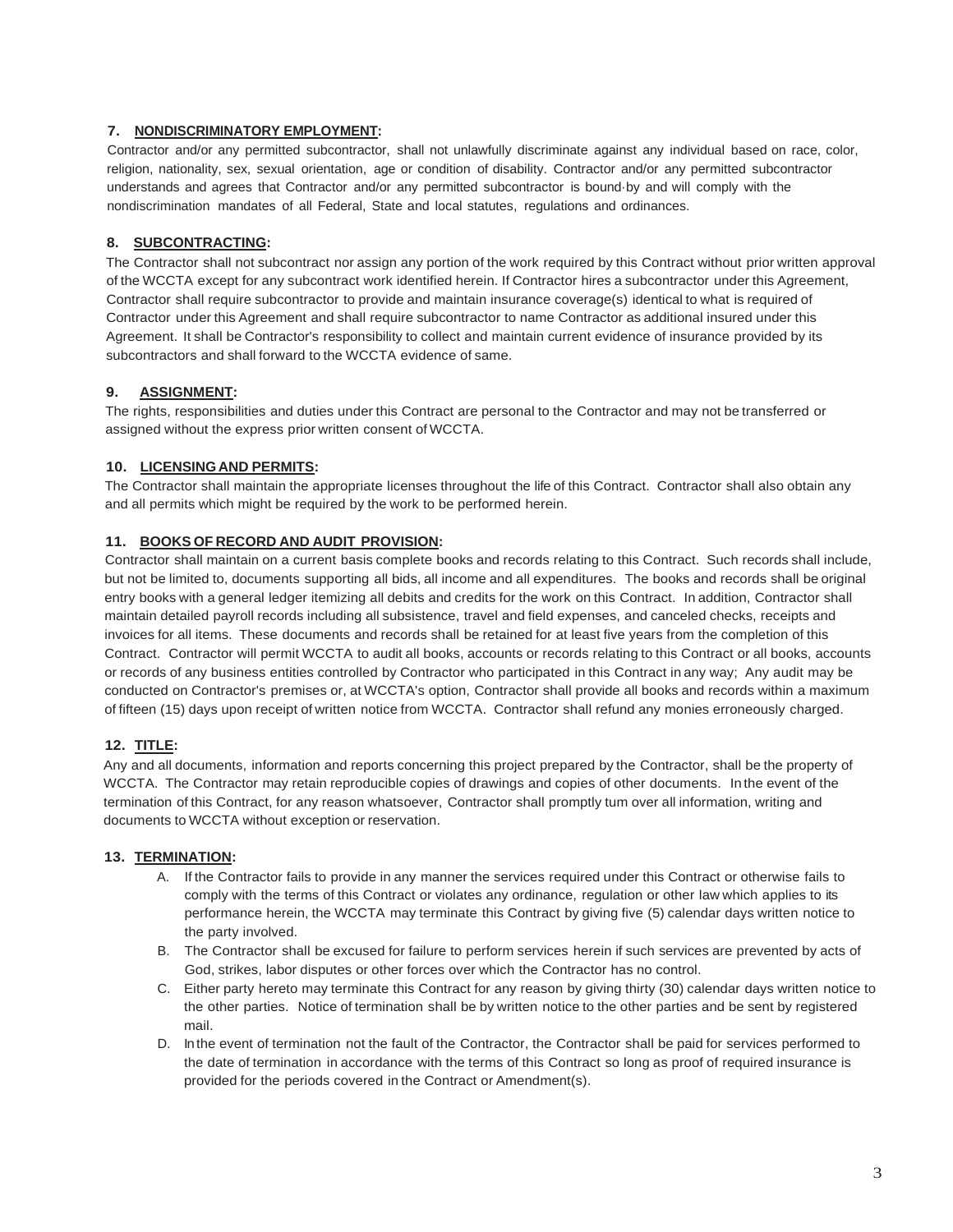#### **14. RELATIONSHIP BETWEEN THE PARTIES:**

It is expressly understood that in the performances of the services herein, the Contractor, and the agents and employees thereof, shall act in an independent capacity and as an independent contractor and not as officers, employees or agents of WCCTA. Contractor shall be solely responsible to pay all required taxes, including but not limited to, all withholding social security, and worker's compensation.

#### **15. AMENDMENT:**

This Contract may be amended or modified only by written agreement of all parties.

#### **16. ASSIGNMENT OF PERSONNEL:**

The Contractor shall not substitute any personnel for those specifically named in its proposal unless personnel with substantially equal or better qualifications and experience are provided, acceptable to WCCTA, as is evidenced in writing.

#### **17. JURISDICTIONANDVENUE:**

This Contract shall be construed in accordance with the Laws of the State of California and the parties hereto agree that venue shall be in Contra Costa County, California.

#### **18. INDEMNIFICATION:**

Contractor agrees to indemnify, defend, and hold WCCTA, its employees, officers, and agents, harmless from any and all liabilities including, but not limited to, litigation costs and attorney's fees arising from any and all claims and losses to anyone who may be injured or damaged by reason of Contractor's willful misconduct or negligent performance of this Contract. Nothing herein shall be construed as a limitation of Contractor's liabilities.

#### **19. COMPLIANCEWITH APPLICABLE LAWS:**

The Contractor shall comply with any and all Federal, State and local laws affecting services covered by this Contract. Copies of any applicable local laws and resolutions may be secured from the WCCTA's contact person referenced in paragraph 20, NOTICES, below.

#### **20. NOTICES:**

This Contract shall be managed and administered on WCCTA's behalf by the General Manager named below. All invoices shall be submitted and approved by this Department and all notices shall be given to WCCTA at the following location:

Contract Manager:

Dept./Location: Western Contra Cosat Transit Authority 601 Walter Avenue Pinole, CA 94564 Telephone No.: (510) 724-3331

Notices shall be given to Contractor at the folling address:

Contractor: Dept./Location:

Telephone No.:

#### **21. ACKNOWLEGEMENT OF EXHIBITS**

**CONTRACTOR'S I NITIALS**

**EXHIBIT A**. **Scope of Services (required)**

**(required)**

**EXHIBIT B. Fees and Payments Schedule** 

**EXHIBIT C. Insurance Reductions/Waiver**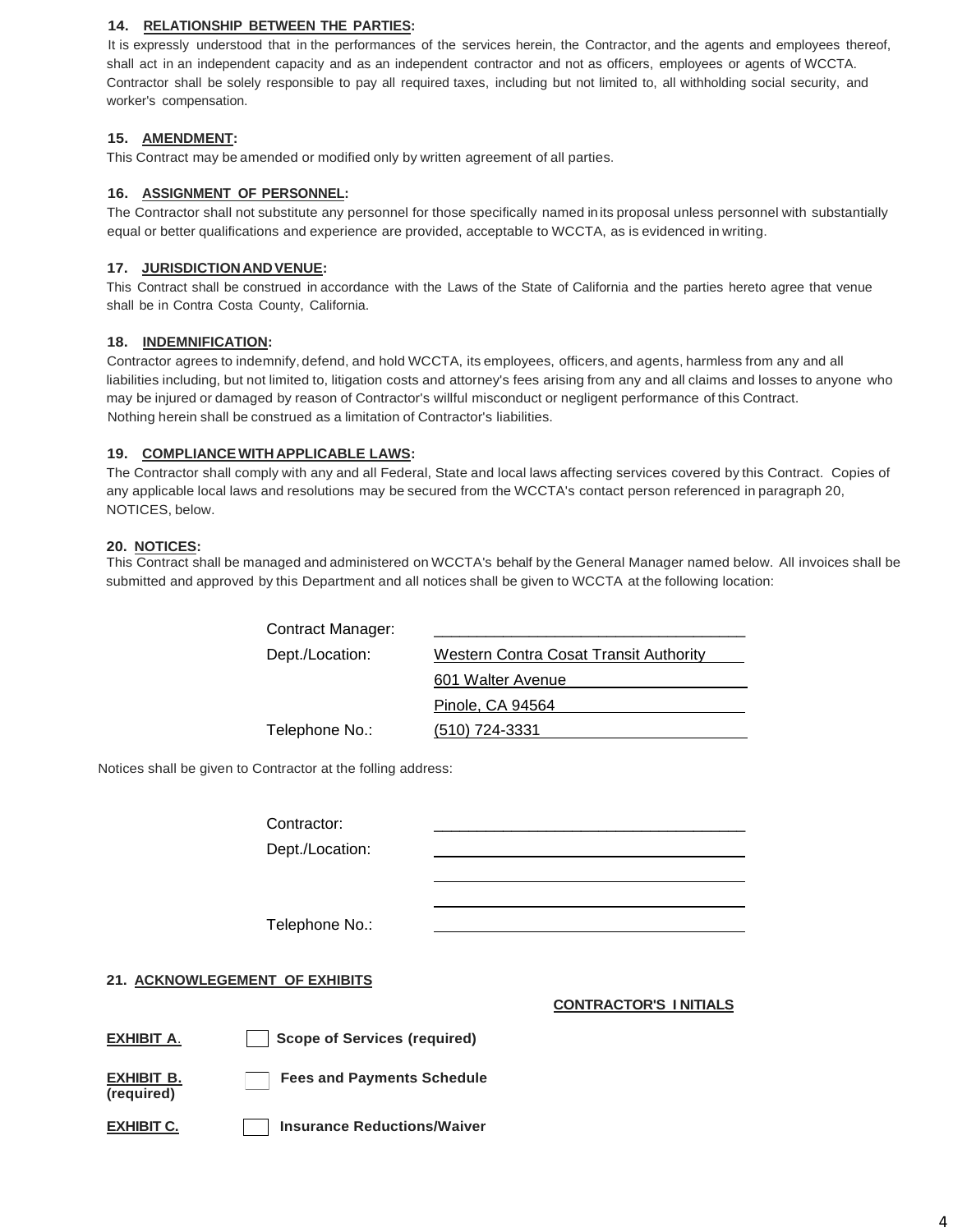**IN WITNESS WHEREOF**, the parties have executed this Contract on the date first above written.

#### **APPROVED BY WESTERN CONTRA COSTA TRANSIT AUTHORITY:**

#### \_\_\_\_\_\_\_\_\_\_\_\_\_\_\_\_\_\_\_\_\_\_\_\_\_\_\_\_\_ **General Manager**

Date: \_\_\_\_\_\_\_\_\_\_\_\_\_\_\_\_\_

**CONTRACTOR:**

By:\_\_\_\_\_\_\_\_\_\_\_\_\_\_\_\_\_\_\_\_\_\_\_\_\_\_\_\_\_\_\_\_\_\_\_\_\_

Name: \_\_\_\_\_\_\_\_\_\_\_\_\_

Telephone No.: \_\_\_\_\_\_\_\_\_\_\_\_\_\_\_\_\_\_\_\_\_\_\_\_\_\_

**Date:**\_\_\_\_\_\_\_\_\_\_\_\_\_\_\_\_\_\_\_\_\_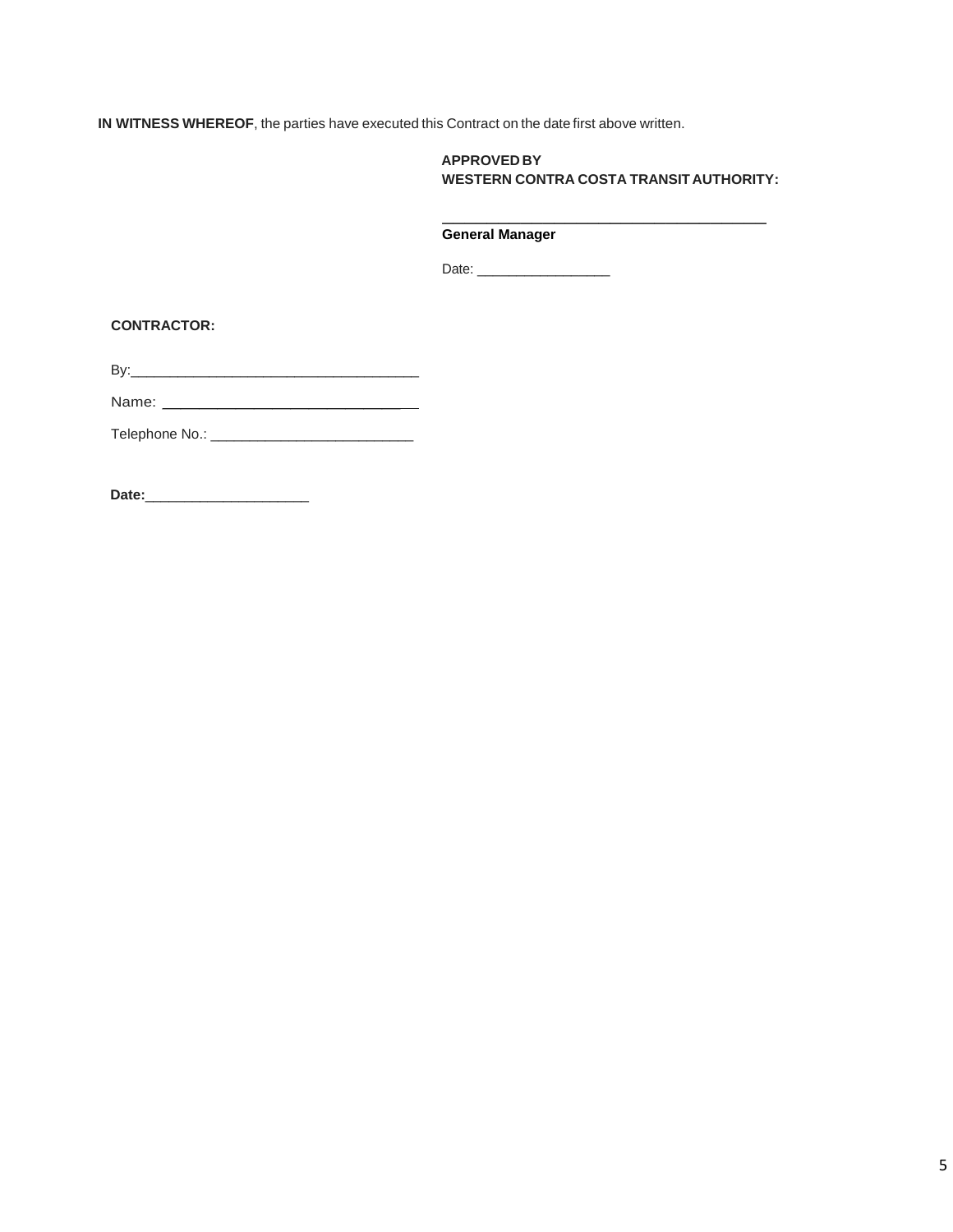# **APPENDIX B**

## **Certification Regarding Lobbying Pursuant to 49 CFR Part 20 for Contracts, Grants, Loans, and Cooperative Agreements**

The undersigned Bidder certifies, to the best of his or her knowledge and belief that it complies with 31 USC §1352, as amended, 49 CFR Part 20, to the extent consistent with as necessary by 31 USC § 1352, as amended and all other applicable federal and state lobbying restrictions and specifically that:

(1) No federal appropriated funds have been paid or will be paid, by or on behalf of the undersigned, to any person for influencing or attempting to influence an officer or employee of an agency, a state legislature, a Member of Congress, an officer or employee of Congress, or an employee of a Member of Congress in connection with the awarding of any federal contract, the making of any federal grant, the making of any federal loan, the entering into of any cooperative agreement, and the extension, continuation, renewal, amendment, or modification of any federal contract, grant, loan, or cooperative agreement.

(2) If any funds other than federal appropriated funds have been paid or will be paid to any person for making lobbying contacts to an officer or employee of any agency, a state legislature, a Member of Congress, an officer or employee of Congress, or an employee of a Member of Congress in connection with this federal contract, grant, loan, or cooperative agreement, the undersigned shall complete and submit Standard Form--LLL, "Disclosure Form to Report Lobbying," in accordance with its instructions.

(3) The undersigned shall require that the language of this certification be included in the award documents for all subawards at all tiers (including subcontracts, subgrants, and contracts under grants, loans, and cooperative agreements) and that all subrecipients shall certify and disclose accordingly.

This certification is a material representation of fact upon which reliance was placed when this transaction was made or entered into. Submission of this certification is a prerequisite for making or entering into this transaction imposed by 31 U.S.C. § 1352 (as amended by the Lobbying Disclosure Act of 1995). Any person who fails to file the required certification shall be subject to a civil penalty of not less than \$10,000 and not more than \$100,000 for each such failure.

[Note: Pursuant to 31 U.S.C. § 1352(c)(1)-(2)(A), any person who makes a prohibited expenditure or fails to file or amend a required certification or disclosure form shall be subject to a civil penalty of not less than \$10,000 and not more than \$100,000 for each such expenditure or failure.]

The Bidder certifies or affirms the truthfulness and accuracy of each statement of its certification and disclosure, if any. In addition, the Bidder understands and agrees that the provisions of 31 U.S.C. A 3801, et seq., apply to this certification and disclosure, if any.

Signature of Bidder's/Subcontractor's Authorized Official:

| Printed Name of Bidder/Subcontractor: |        |
|---------------------------------------|--------|
| Printed Name:                         | Title: |
| Date:                                 |        |